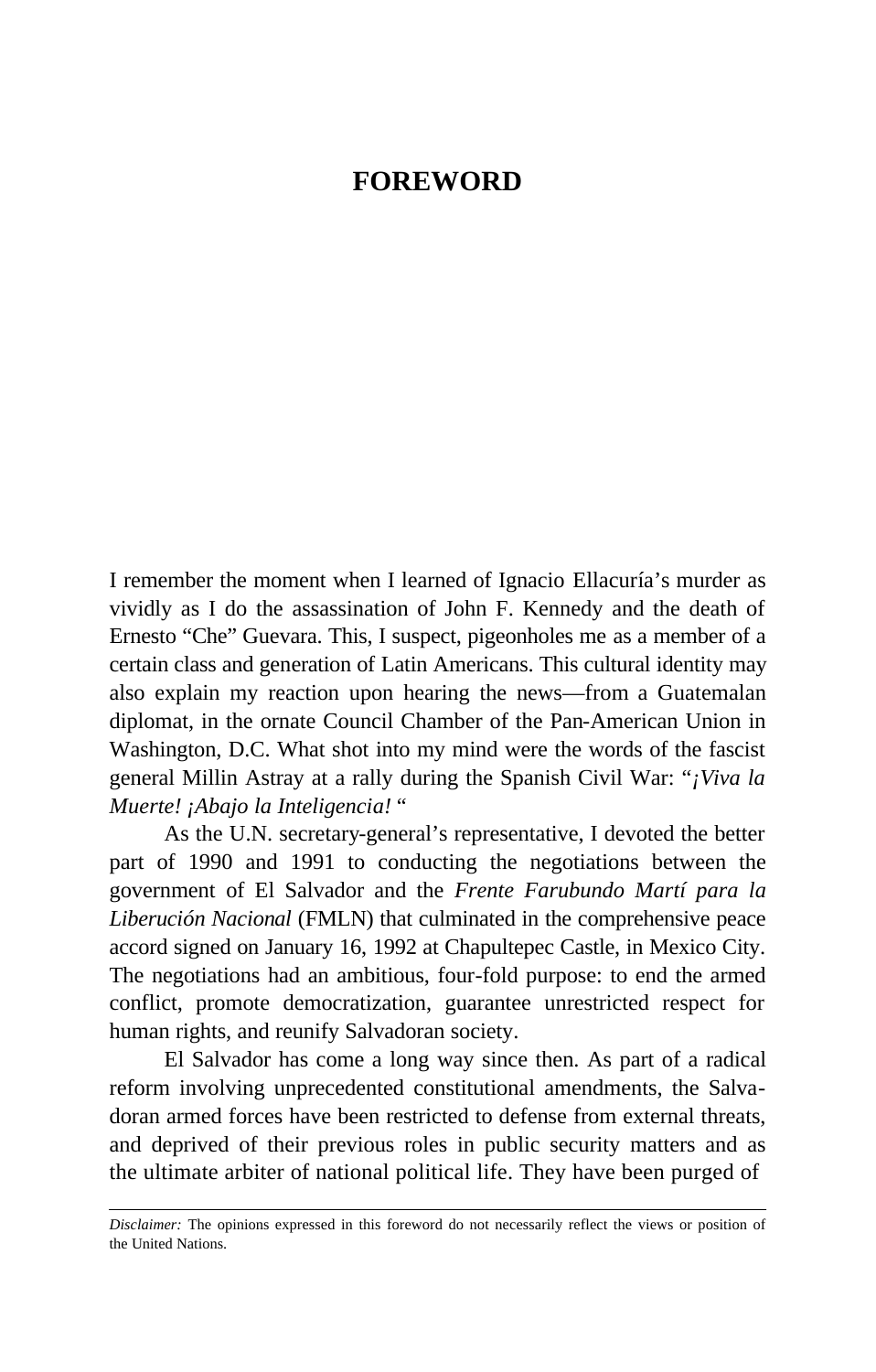officers judged unfit to serve in the reformed armed forces. A pioneering national civilian police force has been created and deployed throughout the country. Important changes to the electoral system have been adopted, to be followed by further improvements as a result of the lackluster 1994 performance. A national ombudsman for human rights has been established. A reform of the judiciary has been initiated. A program for transfer of land to former combatants and farmers who worked plots in the conflict areas is underway, as part of an effort to reintegrate them into legal society. One-quarter of the seats in the legislative assembly are now occupied by leaders of the FMLN after the March elections.

It is premature at this writing to assess how far the goals of the negotiations have been achieved. Delays and distortions occurred in the implementation of the peace agreements, including important ones such as those related to the police and the transfer of land. The report of the Truth Commission, which examined the most egregious crimes of the war years, was greeted with hostility and even slightly smothered by the government, thus impairing the salutary therapeutic exercise it was meant to produce. In addition, a number of specific reforms proposed by the Truth Commission have yet to be implemented. During the electoral campaign, political leaders were killed. At the very least, however, it can be said that, as a result of the peace agreements, the foundations of a more just society have been laid, and steps have been taken to build—on those foundations—a framework within which justice and human rights have a chance to prevail over intolerance and violence.

In her profound and deeply moving book, Teresa Whitfield seeks answers to two questions: Why were Ignacio Ellacuría SJ and his UCA brothers murdered, and what have their deaths meant? In providing these answers, she has largely succeeded in explaining why peace negotiations addressing the underlying causes of the armed conflicts were needed. She has also brought out the pivotal role played by the investigation of the Jesuit murders in keeping negotiations on track and at times propelling them forward.

Teresa Whitfield's book is replete with references to the negotiating process. In the same way, the story of the negotiation, yet to be written, will have to interlock with the Jesuit murder story from which it cannot be separated.

Without United States support, it is difficult to imagine that the El Salvador negotiations could have succeeded. Official support was voiced from the beginning at the highest levels of the U.S. government. In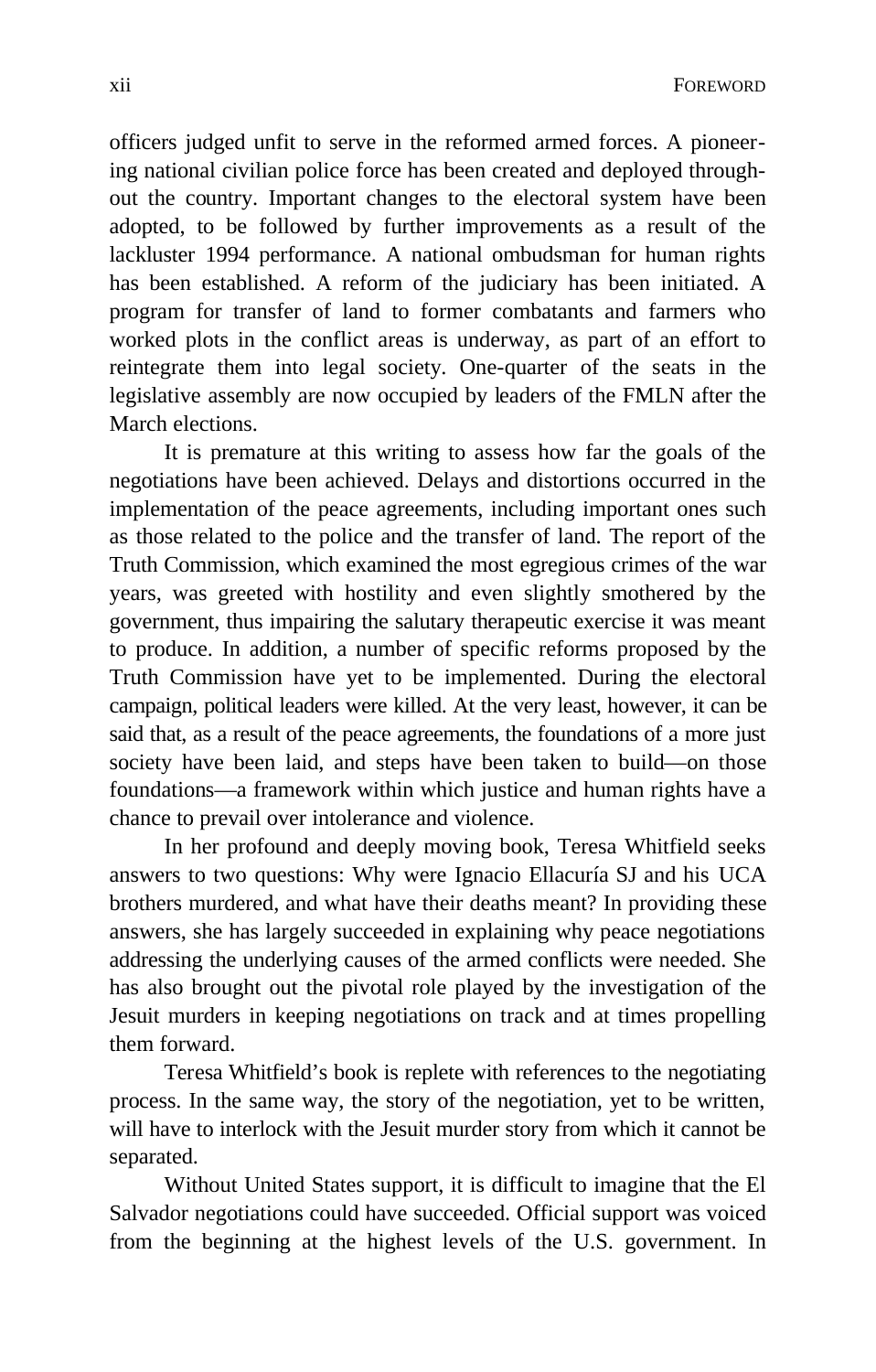private, particularly at the sub-cabinet level, the support was less enthusiastic. There was never any wavering, however, in the leadership of the U.S. Congress, and I agree with the author that this is in large part attributable to the moral outrage at the murder of the Jesuits. The U.S. Congress, with Representative Joseph Moakley in the lead, never let up its pressure. In the concluding rounds of the negotiations in New York, in September and December of 1991, Thomas Dickering, a former U.S. ambassador to El Salvador then serving as permanent representative to the United Nations, and his deputy, Alexander Watson, currently assistant secretary of state for inter-American affairs, played a critical role in support of U.N. efforts.

I met Ellacuría twice, once over *chipirones en su tinta,* a Basque specialty, at my Favorite San Salvador restaurant, with my (Catalan) colleague Francesc Vendrell; the second time alone for two hours in his austere but airy office at the UCA, on the eve of President Cristiani's June 1, 1989 inauguration. I missed a third appointment in October—weeks before Ellacuría's death-having lingered too long at a meeting with Cristiani during a San Salvador stopover on my way to Church-sponsored talks in Costa Rica.

It would be presumptuous to claim Ellacuría's friendship on such frail grounds. I do know that on that second occasion he shared with me information that I have not heard anywhere else, and that in light of what is known today, sends shivers up my spine. I have no doubt that, had he lived, Ellacuría would have played a central role in the negotiations. In retrospect, I have the eerie feeling that in confiding in me at that early date, Ellacuría was somehow depositing valuables for safekeeping in a bank, or—who knows—sensing the worst, passing the baton.

Teresa Whitfield's apt title refers to "paying the price" in the sense of enduring a punishment, suffering a penalty—for the misdeed of promoting justice. I would like to suggest, from my perspective as a negotiator, that there is another, perhaps unintended dimension to this title. When we speak of paying a price, we allude to a transaction, an exchange, *do ut des.* But Ellacuría and his Jesuit brothers did not freely offer their lives for justice in El Salvador. There was no commerce, no deal was struck; the invisible, magic hand of the market did nor operate. The lives of Ellacuría and his companions were expeditiously snatched away from them in a coldly planned military operation; their cook and her daughter fell because there could be no witnesses.

At a certain cosmic level, far above our heads, there may have been just such a sophisticated, one might say Jesuitical, transaction. The Jesuits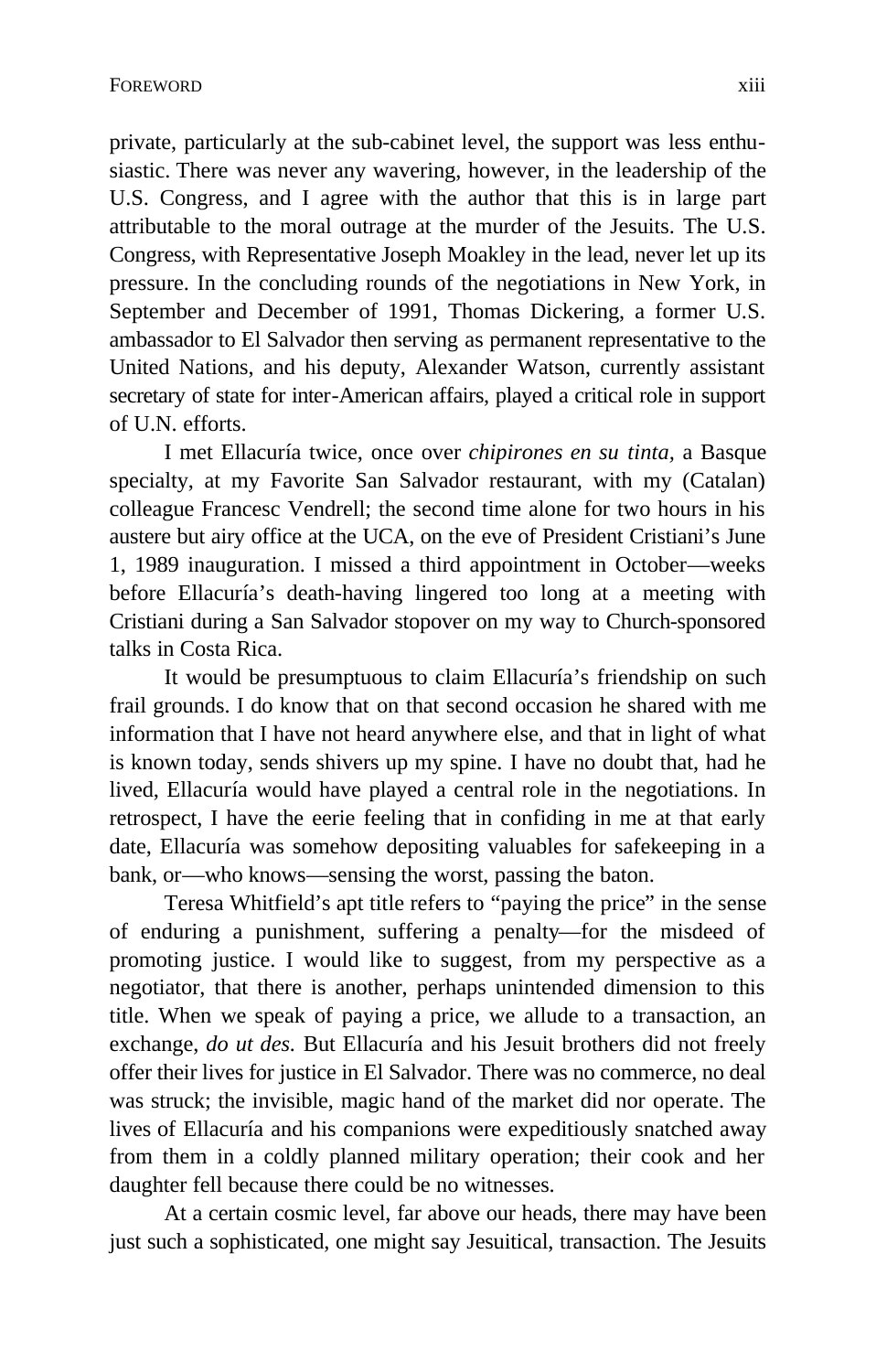had to lose their lives to provoke the moral outrage that kept the Salvadoran armed forces on the defensive and forced the concessions at the negotiating table, without which a durable peace could not possibly have been built.

My own moral outrage was difficult to restrain. On one occasion, after I had harangued the government delegation on the grave danger confronting the negotiating process, David Escobar Galindo, the intellectual leader of the delegation, referred in private to my admittedly passionate performance as "the apocalypse according to St. Alvaro."

I used to think, sporadic Catholic that I am, that if Ellacuría was contemplating from the heavens the zigzags of the investigation into the UCA murders, he would have been pleased at the fact that there was so much covering up, foot-dragging, and general dissembling, for thanks to that, the pressure at the negotiating table continued to the end. The investigation and the negotiations interwove in a fugue worthy of Bach; it seemed inspired in heaven.

> Alvaro de Soto May 1994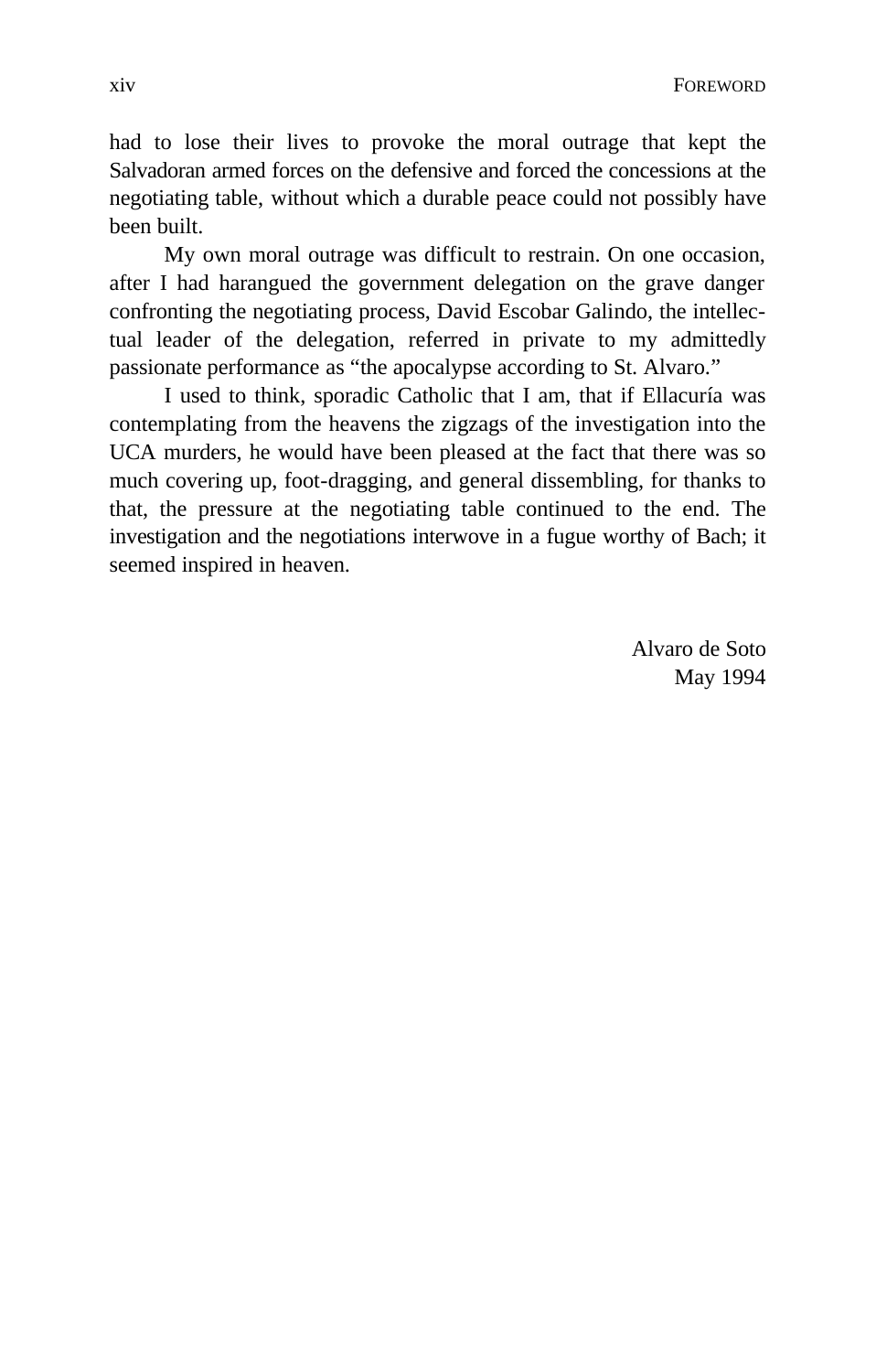## **PREFACE**

I had planned to be in El Salvador in late 1989, researching a documentary about Archbishop Oscar Romero. The film's point of departure was a photograph taken in March 1980, a year before his assassination, in which he stood amid a group of youths. His hands rested lightly on the shoulders of two small girls in front of him and all were caught wide-eyed, forever challenging the attention of the viewer. I had hoped to find the survivors pictured in the photograph and learn what they remembered of the man in their midst. Over the months it had become something of an obsession, a quest for both myself and the documentary's director, Peter Chappell. We had located the photographer and I was to return that November, but when November came it was not a month for the searching of the streets and back alleys of San Salvador.

The capital city was a battle zone, with the government combating the largest guerrilla offensive of the war with conventional ground forces, aerial bombardment, and a clampdown on organizations of the opposition. I was in Chile when I first heard that six Jesuit priests and two women had been murdered in the early hours of November 16, 1989. From New York and then from Nicaragua, I followed the news from El Salvador. I learned there was to be a memorial mass for the Jesuits on December 16 at the University of Central America (UCA), the institution to which they had dedicated their lives. I made sure I could be there.

At the mass I was moved by the number and variety of people who had come to pay tribute to the murdered Jesuits, by the poignancy of the service, and by the strength and humanity of what was said. Particularly striking were the words printed on a card given out as a memento of the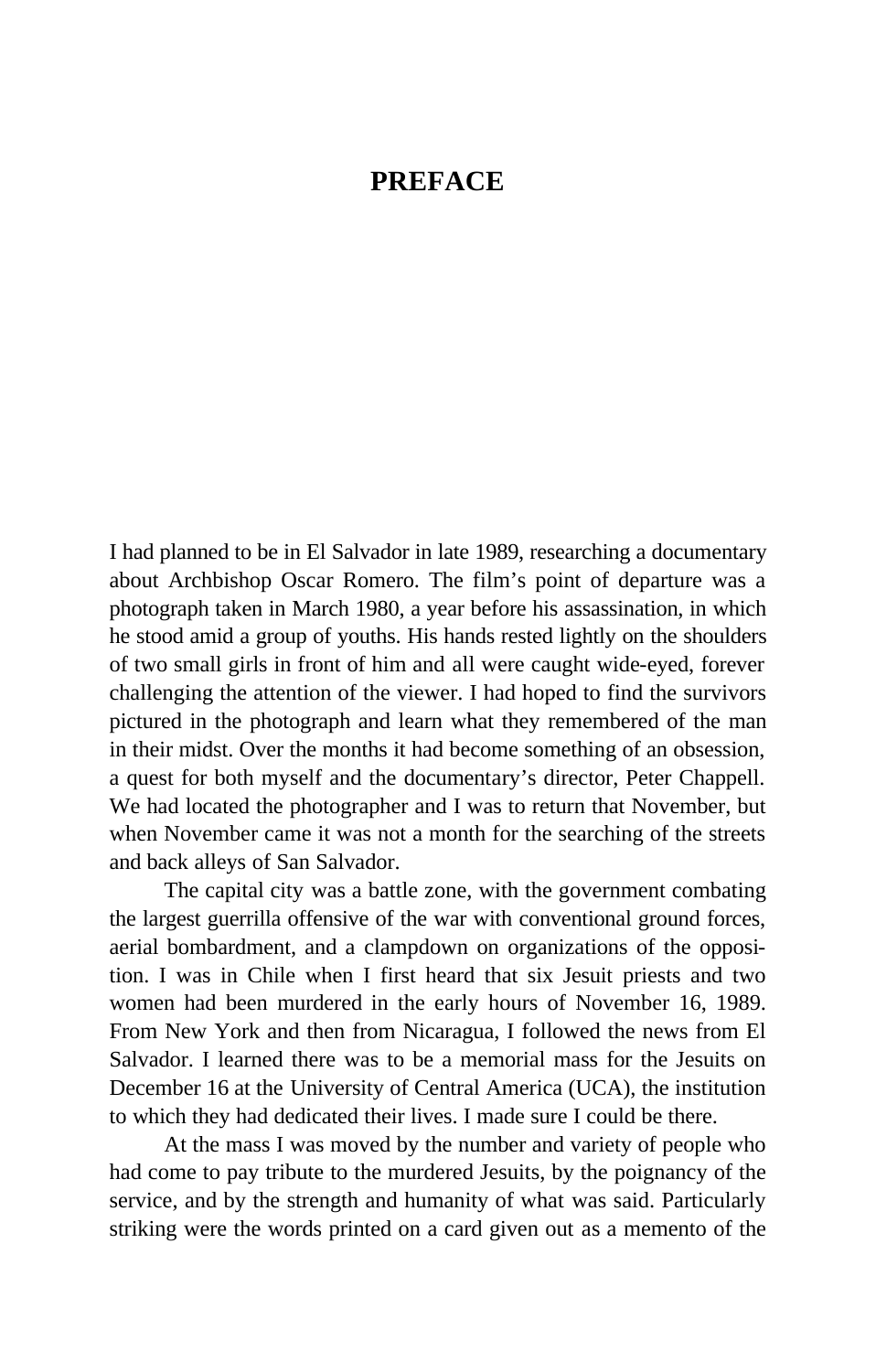occasion: "What does it mean to be a Jesuit today? To commit oneself beneath the standard of the cross in the crucial struggle of our time: the struggle for faith and the struggle for justice that that same faith demands." In the following days I sought out a meeting with José María Tojeira, father provincial of the Jesuits of Central America. Tentatively, for San Salvador was still reeling from the violence of the past few weeks, I suggested that I raise the money necessary to produce some kind of documentary about the murdered Jesuits.

Eleven months later I returned to San Salvador for the fifth time within a year, on the occasion of the first anniversary of the Jesuits' deaths and the screening of the documentary about them that I had produced and Ilan Ziv had directed. It played repeatedly through the night-long vigil held in the grounds of the UCA, but I maintained a low profile, anxious not to be publicly associated with a film criticizing the Salvadoran armed forces and those elements responsible for the Jesuits' murder. I had begun work on a book and feared jeopardizing the contacts I would need for its research, which would keep me in El Salvador for the next year and a half. Like the words that had so struck me at the memorial mass the previous year, the book's tide came from the documents of the Jesuits' thirtysecond General Congregation in 1975: "We shall not work for the promotion of justice without having to pay a price." The phrase is now inscribed on the Jesuits' tomb in the UCA chapel.

Fathers Ignacio Ellacuría, rector of the University of Central America, Ignacio Martín-Baró its vice-rector, Segundo Montes, Amando López, Juan Ramón Moreno, and Joaquín López y López were murdered, together with their housekeeper and her daughter, Elba and Celina Ramos, by members of the Salvadoran army, funded and trained by the United States. Why were they killed and what have their deaths meant? I felt these two questions should be answered in closely related narratives. And as my research developed I realized that this book, in a synthesis of the two questions, would be stronger for featuring the life of Ignacio Ellacuría. As his brother Jesuit Jon Sobrino pointed out, it was Ellacuría "who most often put into words what these Jesuits accepted as fundamental in their life and work." But it was also undeniable that Ellacuría had been for two decades at the forefront of events that soon appeared to me like steps taken toward the dark night of November 16, 1989.

Ellacuría played an integral role in the radical change of direction undertaken by the Jesuits of Central America in the late 1960s and early 1970s and in the emergence of the UCA as what he called "a different kind of university." As the university's rector during the civil war Ellacuría was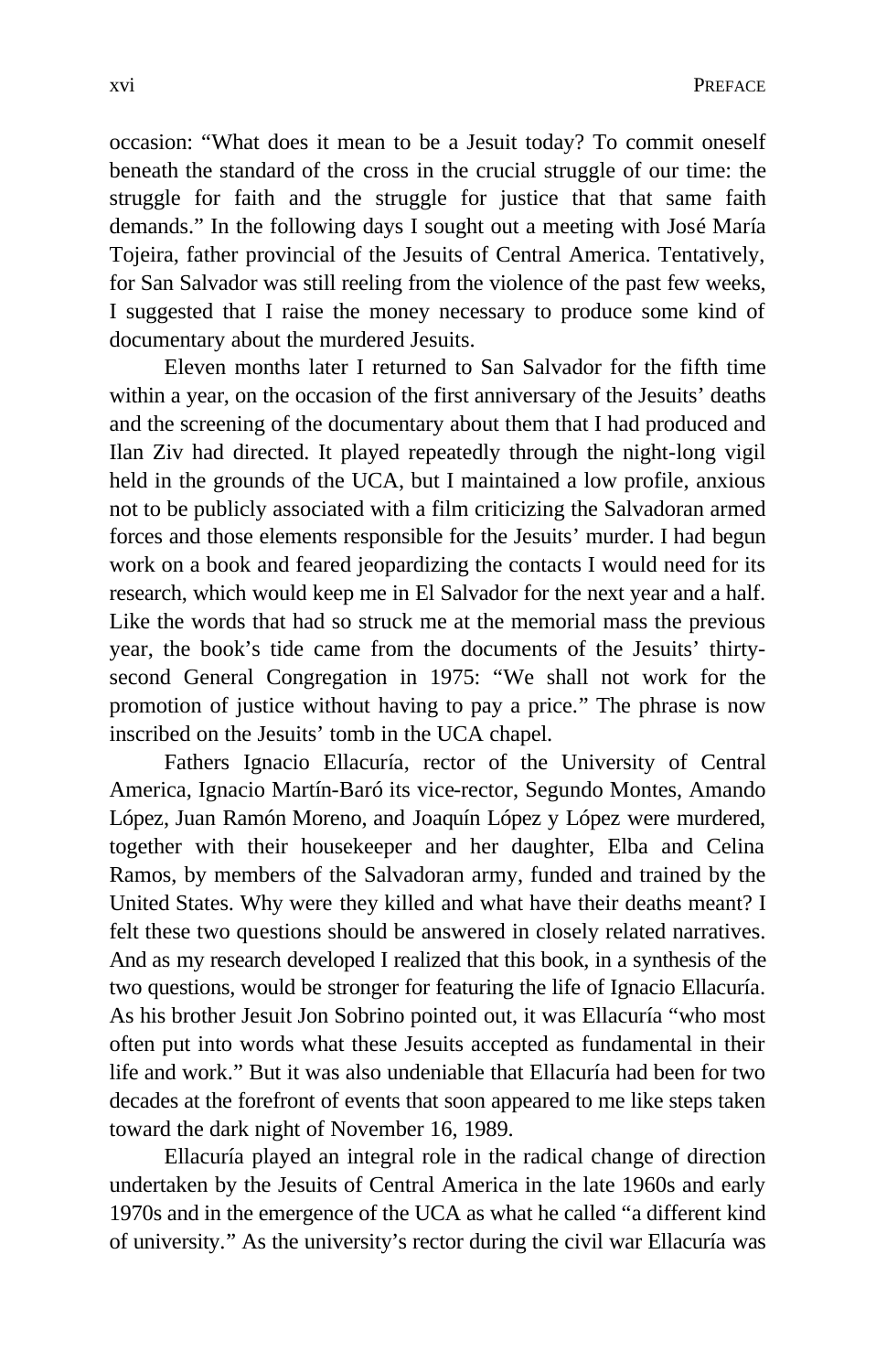a force in El Salvador's politics, engendering from some sectors of Salvadoran society a uniquely visceral hatred. His voice emerged as one of the most consistent and articulate champions of a negotiated solution to the conflict. Even after their deaths Ellacuría and the slain Jesuits influenced the negotiation of a peaceful settlement, because progress (or the lack of it) in the investigation into their murders became one of the defining features of the period that culminated in the signing of the peace agreements in January 1992.

The form I chose for this book, then, is something of a hybrid neither straight biography, nor political or ecclesiastical history. To answer my original two questions I interweave the two narratives from a common starting point: the events of November 15 and 16, 1989. Together the narratives demonstrate that the killings were not an arbitrary act, but sadly expressive of the Salvadoran reality within which the Jesuits lived, and an act which, paradoxically, strengthened and prolonged the impact of their lives. From the description of the murders themselves one narrative returns to the beginning of this story, Ellacuría's arrival from Spain as a young novice, and traces the evolution of the Jesuits and the UCA over the next forty years: The other tells how the unfolding of the Jesuit case, painful and embarrassing as the murder had been for a U.S. administration eager to justify the flow of military aid on the grounds that it came hand in glove with improvements in human rights, contributed to the gradual emergence of a new realism in U.S. policy toward El Salvador. Ultimately, the murder of the Jesuits and all that the subsequent investigation and prosecution of the crime revealed, allowed for negotiations conducted under the auspices of the United Nations to prosper and for the foundations to be laid for a durable peace in El Salvador. For this peace, still precarious at the time of writing, the Jesuits lived and died.

> Teresa Whitfield August 1994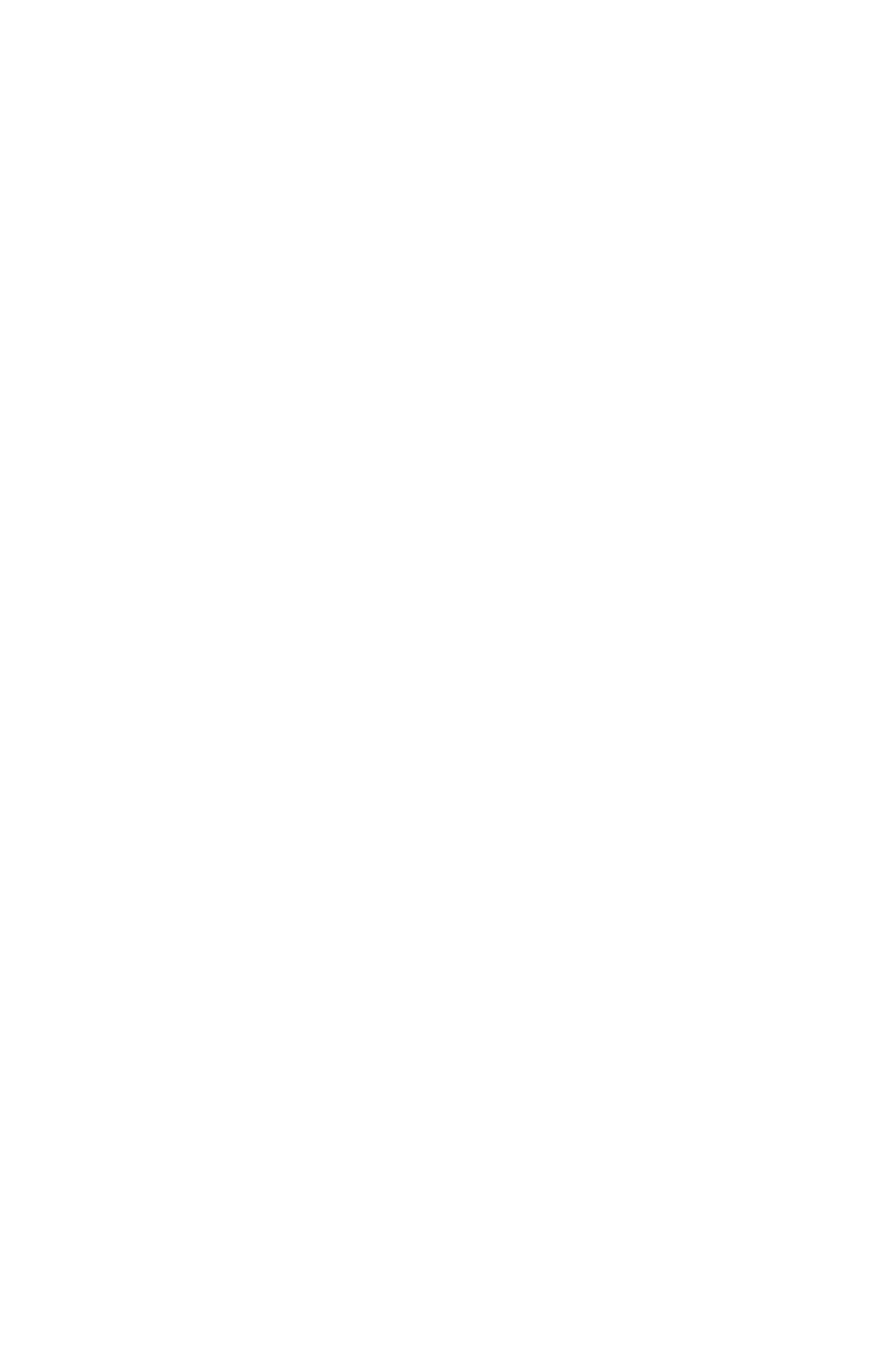## ONE NIGHT IN NOVEMBER

*All this blood of martyrs spilled in El Salvador and throughout Latin America, far from bringing discouragement or despair, inspires a new spirit of struggle and new hope in our people. In this sense if we are not a "new world" nor a "new continent" at least we are clearly and verifiable—if perhaps not by those from beyond our shores—a continent of hope. And this is a particularly interesting symptom of something that may be new in the future, different from other continents that have no hope, as all they really have is fear.<sup>1</sup>*

Ignacio Ellacuría, 1989

THE grounds of the university were unnaturally quiet that morning. On other weekdays students and staff began arriving soon after half past seven. Classes began at eight and the daily rhythm of a busy campus, host to some seven thousand students, took over. Ranged south from San Salvador's Southern Highway, the University of Central America "José Simeón Cañas" stretches across slopes rising away from the city. The university's functional, somewhat austere concrete buildings are scattered in a campus of gardens and trees, on this Wednesday fresh from the recent months of rain and brilliant green in the bright November sunlight. But there were no students, no staff to be seen, and from inside the university the only sounds were the whistles and trills of the birds in the trees, interrupted by the occasional shrill squawk of a parrot.<sup>2</sup>

From outside came the sounds of scattered gunfire, the dull thud of intermittent explosions, and, every now and then, the rumbling of an armored vehicle as the military patrolled the meets of Jardines de Guadalupe, the residential neighborhood behind the university. For while the silent classrooms, empty cafeteria, and network of steps and passages connecting the UCA's twenty-three buildings spoke of peace, the country outside was at war. This was the fourth day of an all-out military offensive launched by the guerrillas of the Farabundo Martí National Liberation Front (FMLN). It had started with a coordinated series of attacks on Saturday evening, and in the days following, the FMLN had made their most significant gains of the ten-year-old civil war. They were in control of entire sectors of the city and entrenched in some of the hardest fighting yet seen in the capital as the government and armed forces responded with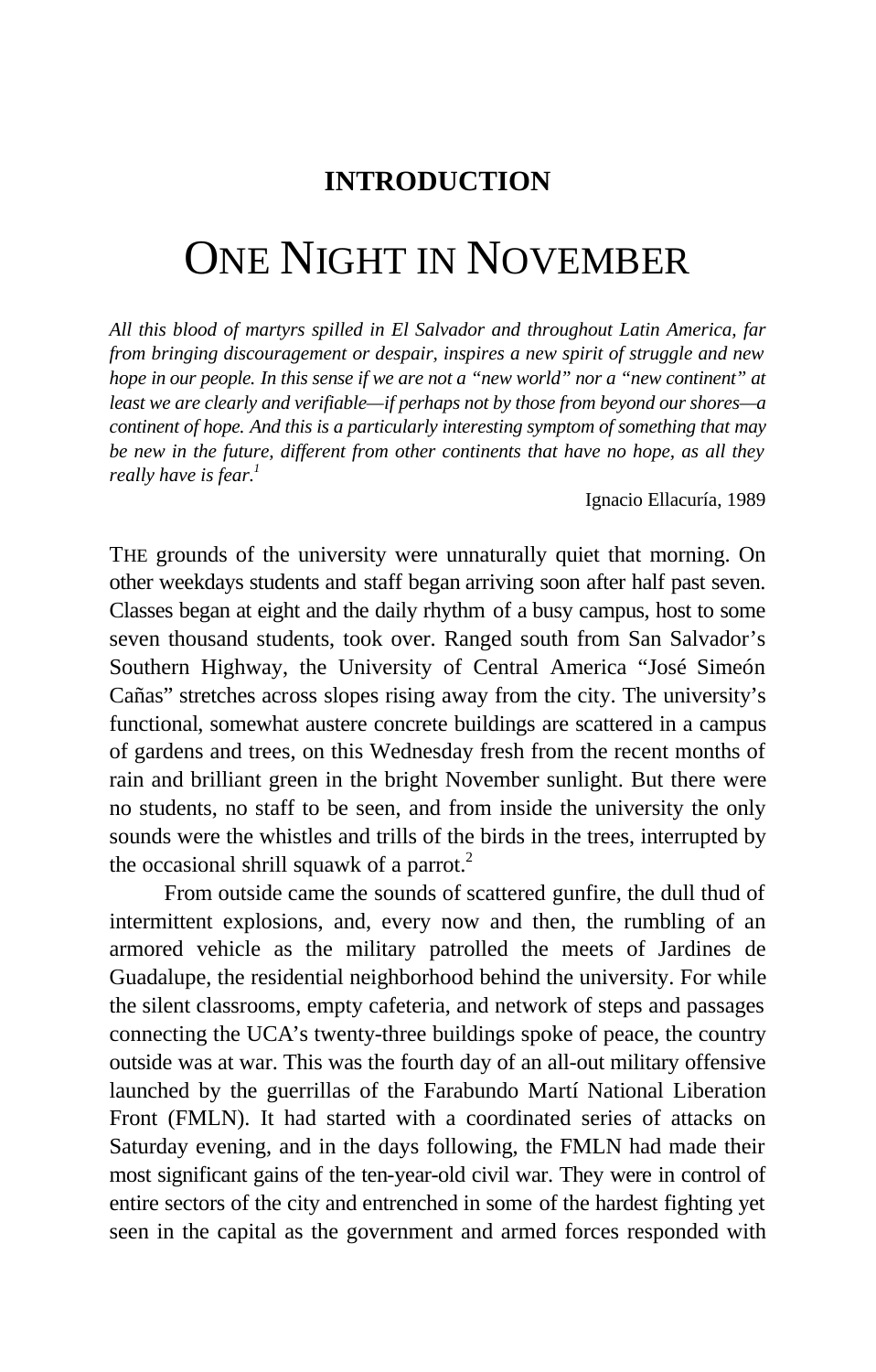heavy artillery fire and air power, truly frightened that they might "lose" San Salvador to the rebels, or see it deteriorate into a Central American Beirut.

The concerns of the Jesuit priests running the university spanned the quiet inside and the turbulence beyond the boundaries of the UCA. As teachers and administrators, organizers of timetables and examinations, they were worried by the loss of at least a week's classes by the entire university. On Monday, with the university already surrounded by the army and its Southern Highway entrance closed to all vehicles, they had placed signs outside both this entrance and the pedestrian entrance in the southwestern corner of the campus. The signs read "No classes today." Now it was Wednesday and no one knew how long those signs would have to stay there.

But the UCA had long been a university where teaching forms but one element of a triple-threaded activity. Without belittling the importance of teaching, the Jesuits, with university rector Ignacio Ellacuría at their head, dedicated the resources, time, and energy of the entire institution to what they termed "social projection" into the tragic reality of El Salvador. More than just teachers and priests, the men gathered on the third-floor of the building known by all as the "rectory" for a meeting of the university's board of directors were social scientists and political analysts with an unrivaled knowledge of the complex set of problems assailing the country. In its twenty-five-year history, the university they ran had assumed a strong sense of purpose within a society in crisis. In an interview on Spanish television years earlier, Ellacuría had explained that the university he led had "a very clear idea of what it has to do. . . . More than mold students, more than carry out research—although we do these two things—what the university has to do is set about solving the unacceptable problem of injustice in countries throughout Central America."<sup>3</sup>

Presiding over the meeting, Ignacio Ellacuría was a philosopher and theologian and the editor of the UCA's most prestigious publication, the monthly magazine *Estudios Centroamericanos* (*Central American Studies*, or *ECA).* Even among his fellow Jesuits his bearing was of one accustomed to leadership: the slight tilt of his head as he listened, the focused concentration in his eyes, the measured authority and undoubted brilliance of what he had to say commanded attention from those who met him. The academic vice-rector, Ignacio Martín-Baró, or "Nacho" as he was most commonly known, spread his activities throughout the university. An innovative social psychologist, he had founded and now directed the Institute of Public Opinion, an enterprise whose polling and canvassing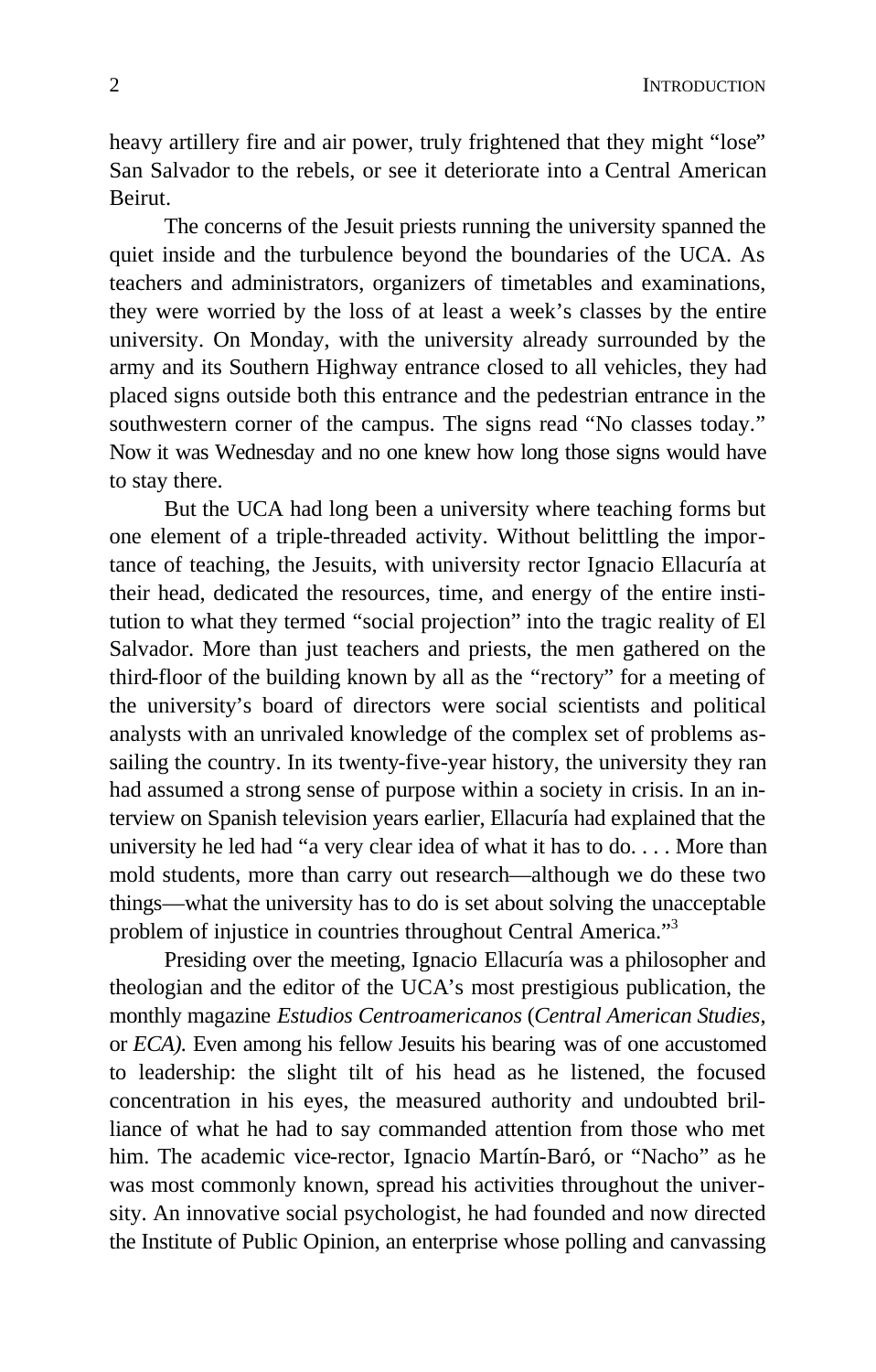many had thought impossible in El Salvador's traumatized society. Segundo Montes had come down to this meeting from his office in the Institute for Human Rights, from where he also directed the university's Sociology Department. With his flowing beard, deep-set eyes, and direct and forceful energy, Montes cut a distinctive figure. Religious superior of this university community, within the UCA Montes was known as "Zeus."

With theologian Jon Sobrino. who was away at a conference in Thailand, Ellacuría, Martín-Baró, and Montes were the best known of the Jesuits of the UCA. The papers and books they had written, briefings and television appearances they had made, and interviews with local and foreign journalists they had given constituted a formidable body of work. But the commitment to "solving the unacceptable problem of injustice" in El Salvador was shared by the entire community, from the directors of the UCA's publishing and printing operations, Rodolfo Cardenal and Rogelio Pedraz, to theologians Amando López and Juan Ramón Moreno, economist Francisco Javier Ibisare, and administrator Miguel Francisco "Paco" Estrada.

It was not surprising then that the crisis facing the country should have been the Jesuits' prime concern at the Wednesday meeting. Like most of well-informed San Salvador, they had known an FMLN offensive was imminent, but the extent of the gains made in the first few days had taken them by surprise. As a body of analysts and observers they were convinced that what Martín-Baró had called, in an interview the week before the launching of the offensive, "the objective conditions for popular insurrection" did not exist.<sup>4</sup> Most worrying was the situation faced by the vast majority of the Salvadoran people, civilians already worn down by the war and economic attrition, unaligned with either side, and now in the midst of a battle zone. For the moment the FMLN occupied areas that were poor and heavily populated. All feared the civilian cost of the armed forces' counteroffensive. Artillery and aerial bombardment had left some families trapped in their homes without food, water or power; others were fleeing their neighborhoods, running through the streets beneath the paltry protection of white flags.

One of the Jesuits' employees, Lucia Barrera de Cerna, had telephoned to say that she and her family were evacuating their home in Soyapango, where the fighting was at its fiercest. Since 1981 Lucía had worked as a janitor in the rectory and in the *curia,* the Jesuit provincial's office some 200 meters uphill from the UCA in Jardines de Guadalupe. With her was her husband Jorge, a baker, and their four-year-old daughter.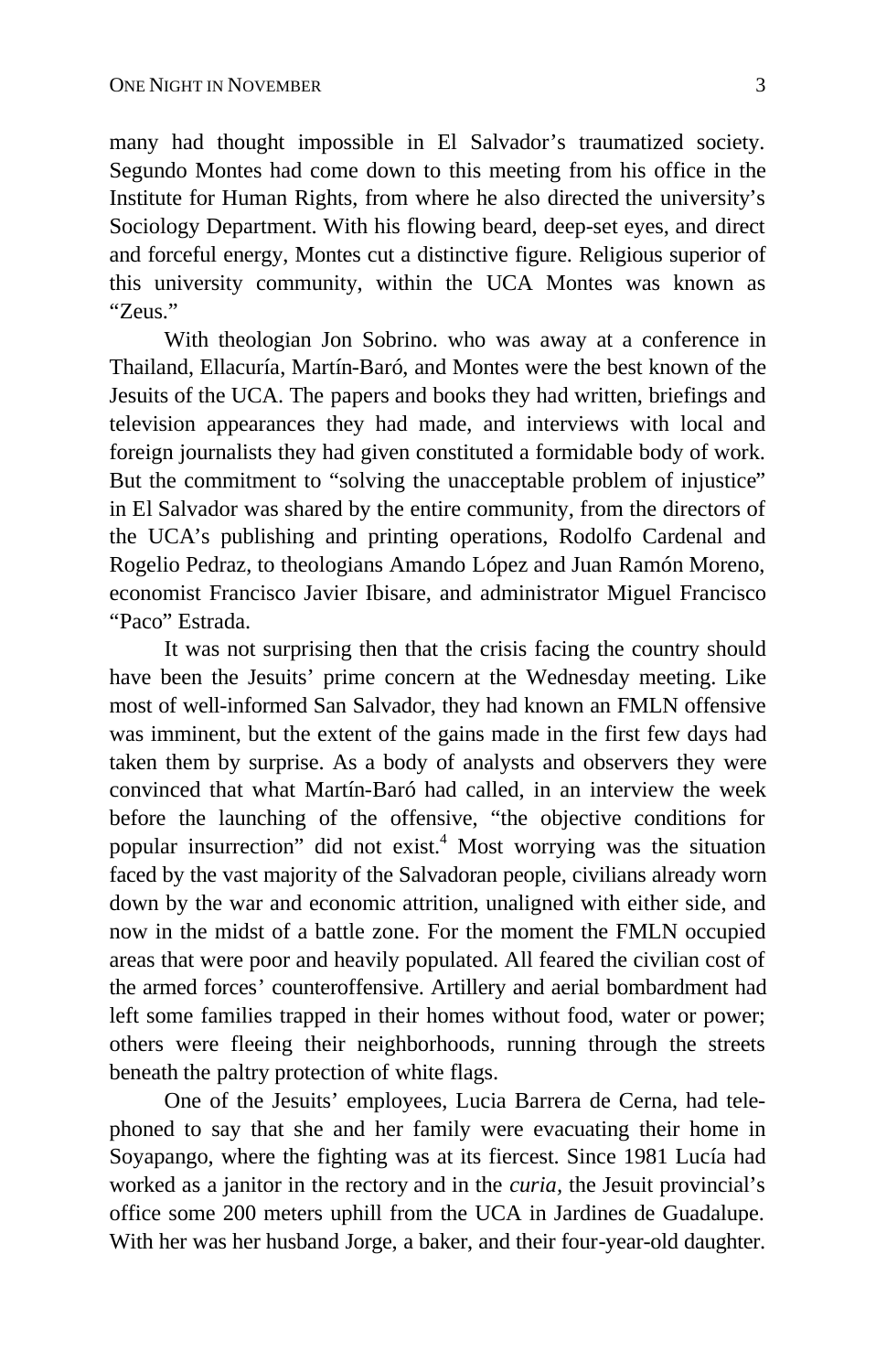Martin-Baró who answered the telephone, immediately offered the family a room in the old residence of one of the two communities of UCA Jesuits, a house at number 16, Calle Cantábrico that backed onto the university chapel. This house was empty at the moment because the Jesuits who had been living there had recently completed their move into their new residence, inside the UCA on the second floor of the Monsignor Romero Pastoral Center.

Other employees, the cook Elba Ramos and her husband, night watchman, and gardener, Obdulio, lived with their daughter, Celina, in a house at the southeastern extreme of the university grounds. The family's house backed onto a street where the sounds of fighting and bombs kept them awake at night and this sent Elba to seek help from the Jesuits. "I'm sorry, Father," she explained to Francisco Javier Ibisate, "but in our house we can't sleep with all the noise there is in the night. You wouldn't have a little room where my daughter and I could come and sleep?" Ibisate went to Amando López, who oversaw the running of the buildings. "Heavens yes, let them sleep in there," was his answer, indicating an empty room alongside the new residence. "In there they'll get more peace and quiet."<sup>5</sup>

An inevitable topic of conversation at the meeting was the Jesuits' own security. Over the years the university had been the target of no less than sixteen bomb attacks, with abuse, threats, and wild accusations heaped on individual Jesuits and on the UCA as a whole by members of extreme right-wing organizations, the military, and the local press. The UCA was commonly labeled a hotbed of Marxist ideas where the minds of the Salvadoran youth were "poisoned" and guerrilla operations plotted. No evidence had ever been produced to support such accusations. But this was El Salvador, and everyone in the UCA that morning knew that lack of evidence did not necessarily provide an obstacle: tens of thousands of civilians had been murdered in the last ten years with scant regard for the law.

On Saturday night, soon after the launch of the offensive, three or four members of the FMLN on the run from the army had burst into the UCA. They blew open the gate at the southeastern corner of the university with a small bomb, fled through the new Jesuit residence, and disappeared into the night. The next morning a military patrol asked for and was given permission to inspect the damage done by the guerrilla unit. From that moment the UCA was placed under heavy military guard, with all who entered or left checked and the entry and exit of vehicles forbidden.

On Monday the Jesuits had worried about Ellacuría or "Ellacu," as he was known, getting caught by the curfew and having to spend a night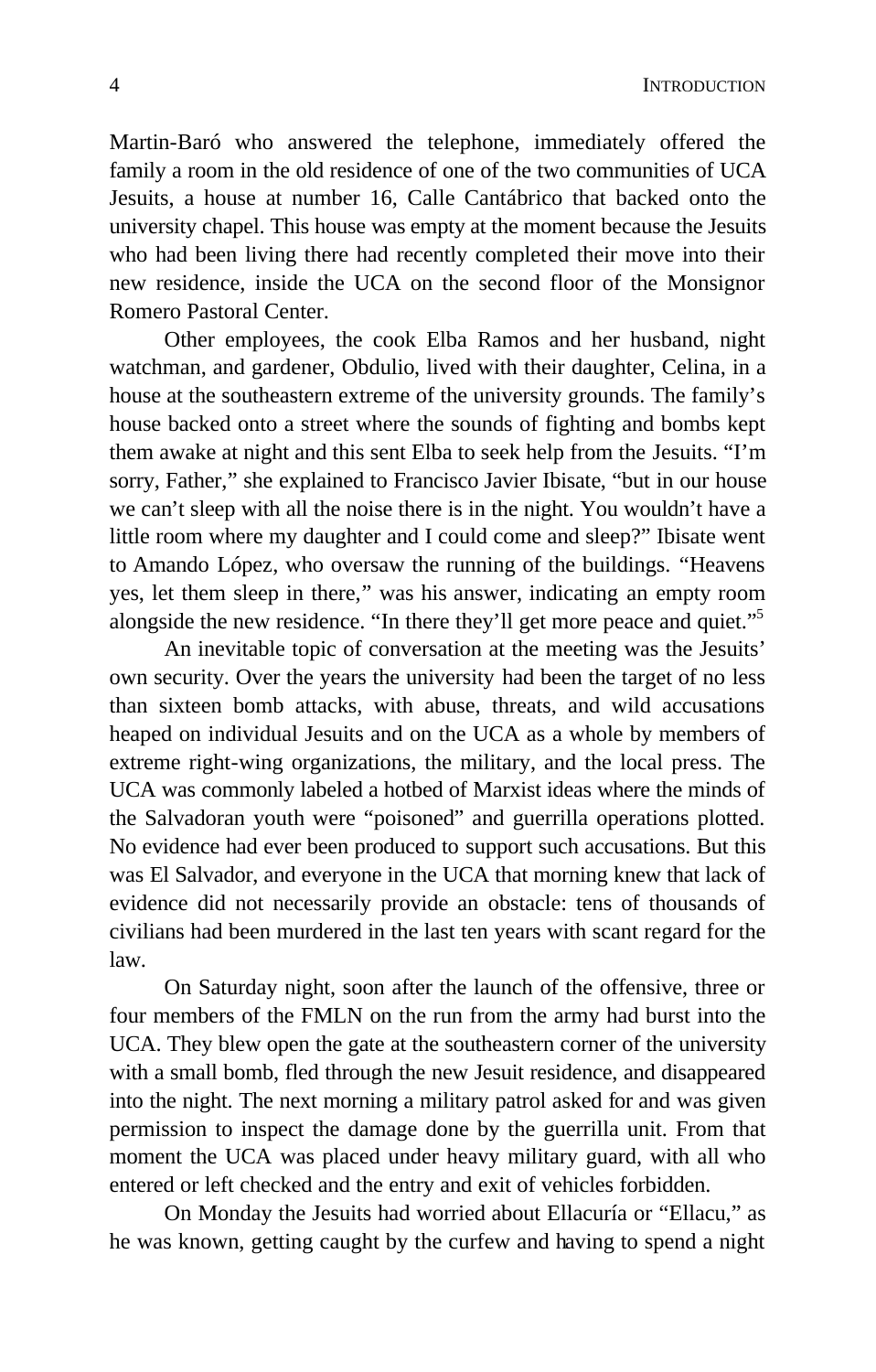at the airport. He was returning from a trip to Europe that evening, shortly before the six o'clock curfew began. Many of them may have been thinking about the 1980 murder and rape of the four American churchwomen on the road to La Liberrad; the women had been followed from the airport by a pickup truck belonging to the National Guard. In the end, Ellacuría had arrived safely back at the UCA. The soldiers on the Southern Highway gate had stopped his car, but only until they realized who he was. Then they let him through. The Jesuits in the new residence were relieved to have the rector home. They quickly called the other community in number 50, Calle Mediterráneo, a few meters away in Jardines de Guadalupe, with news of his arrival. Then they listened to his account of the successes of his trip, which included the receipt of a \$5,000 prize for the UCA he had brought back with him in a light brown case.

Scarcely half an hour after Ellacuría's return on Monday, the grounds of the UCA were invaded by a large military force and the new residence subjected to a detailed search. It was this search that was discussed when the conversation at the Wednesday meeting turned to the Jesuits' safety. While Rodolfo Cardenal had been deeply unsettled and had decided to sleep in Santa Tecla, a few kilometers south of the city, the others followed the line taken by Ellacuría: "They've come, they've searched us, and they've seen that we've got no weapons, nothing incriminating—we're safer for the fact that they have searched us." (Among those who stayed was 71-year-old Joaquín López y López—the oldest of the Jesuits and suffering from cancer, he was the only one not to work in the university he had helped to found twenty-five years earlier.) More frightening, they agreed, were the threats put out on the government-controlled radio station on Sunday, not twenty-four hours after the offensive began.

Facing a national emergency, the government and armed forces had assumed control of the airwaves from late Saturday evening. While this "national channel" allowed those who were unable to get home, or had lost track of a relative, to telephone in details of their whereabouts, other telephone calls, allegedly from members of the public, broadcast messages of a very different kind: "The Jesuits are communists—kill them!" "Get Ellacuría—off with his head!" "The Jesuits of the UCA are subversives and should be killed," and so on.<sup>6</sup> The Jesuits were not the only targets. Similar threats were broadcast against leaders of the FMLN, members of the democratic opposition, and even against the archbishop, Monsignor Arturo Rivera Damas, but this was hardly reassuring. "The threats," as one Jesuit put it, "were really something that induced you to go out and kill."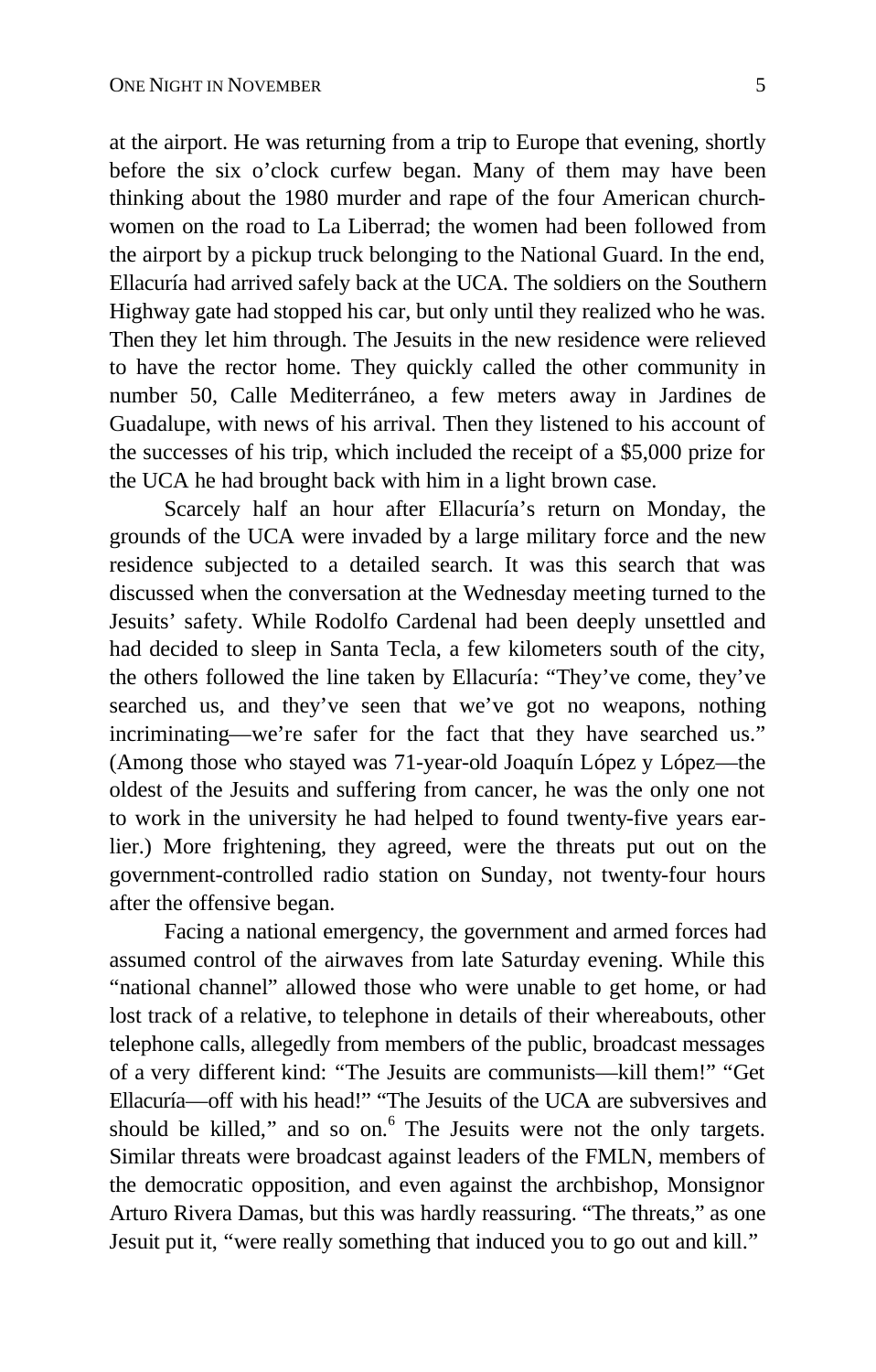These worries aside, the Jesuits agreed that they were safe inside the UCA, in premises that had been searched and found "clean" by the army, and in a zone of the city too thoroughly and conspicuously militarized for "accidents" to occur. One of the Jesuits in the university that morning, Rogelio Pedraz, lived in a house in San Antonio Abad on the other side of the city and was of two minds as to whether to return home. At the base of the San Salvador volcano, San Antonio Abad is a poor neighborhood where makeshift huts cluster tightly against crumbling buildings. Long known for political activism, its proximity to guerrilla redoubts on the flanks of the volcano meant there had been plenty of fighting there since the offensive began. "I thought I'd be safer here in the UCA, but in the end I decided to go," he remembered. "I have this mania about clean clothes in the morning, and I hadn't a spare set with me." The others agreed that it was too risky for him to try to take his car out through the army cordon dosing the university entrance, so Amando López and Juan Ramón Moreno drove him home at midday, across a tense, almost deserted San Salvador. The few vehicles in the streets had white flags protruding from their front windows or jammed into the antenna sockets. The people had their heads low as they hurried home, their faces drawn and frightened.

The university remained strangely quiet. That afternoon, Ibisate thought he would take advantage of the lack of students and get on with some of his own work at one of the concrete tables scattered under the trees in the upper levels of the campus. For several hours he worked away undisturbed. While the occasional sounds of conflict could still be heard, be was barely conscious of them until, at about four thirty, he became aware that the fighting was coming closer. Now it was obvious that there was a violent confrontation in Antiguo Cuscatlán, the neighborhood behind Jardines de Guadalupe. Soon stray bullets were skimming the buildings behind the UCA and whistling through the leaves of the trees above his head. He decided it was time to go home. Ibisate was one of those who lived in the Mediterráneo house; as he made his way out through the back of the UCA a neighbor called out a greeting, adding, "I should get home quick if I were you."

There is no curfew breaking in El Salvador. By six o'clock, under the stringent emergency measures introduced on Sunday, the streets were deserted as families and households together faced a long and frightening, and, in many cases, dark and hungry night. The Jesuits ate supper, continued the discussions of the day, answered a few telephone calls from friends and pupils, and went to bed.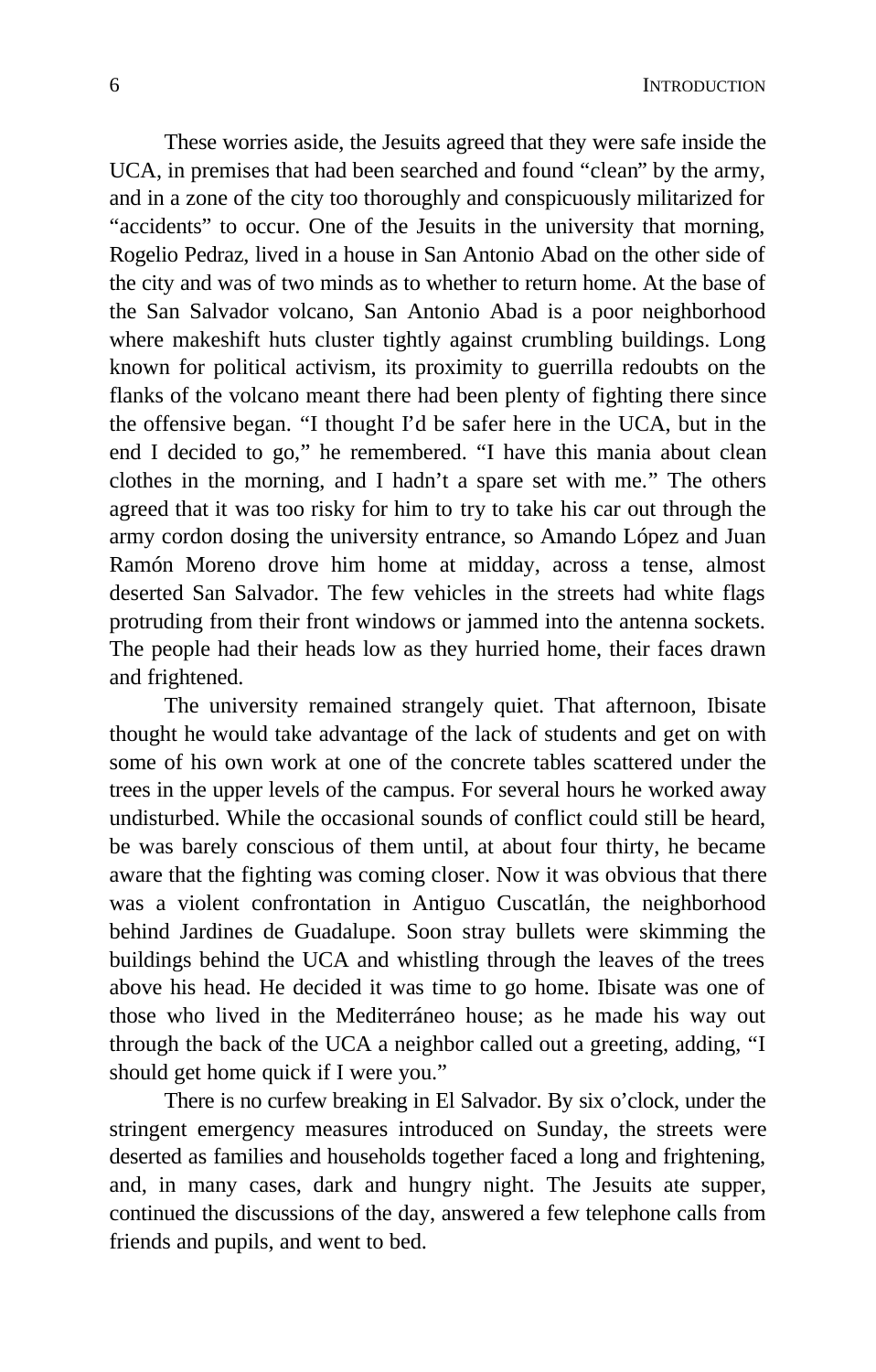But it was a noisy night, and Ibisate for one found it difficult to sleep. He was awakened at midnight by a low-flying airplane, then drifted back to sleep until a barrage of gunfire at about two in the morning stirred him once again. Wide awake now, he got up and went into the kitchen to make himself a cup of coffee. As he sat there drinking his coffee and smoking a cigarette he tried to work out where the shooting was. He thought it most likely that it came from the corner near the supermarket a block from the house. He was tempted to look through the keyhole to see what he could make out, but decided against it. He could hear the sound of breaking glass and remembered that on Saturday, as the offensive started, an attack had been launched on that same corner. It had been close enough for a stray bullet to come hissing through a second-floor window. Better not to risk the chance of another such bullet with his eye at the keyhole. Before three o'clock the shooting died down. Ibisate drained his coffee and went back to bed, determined to try to get some rest before morning.

IN a version of events released to the public in January 1990, Lieutenant José Ricardo Espinoza would remember that he received the order over his radio at about 10:15 P.M. that Wednesday. He was to gather his unit at the Captain General Gerardo Barrios Military Academy, named after the general who was president of the country at the time of its founding in 1867. Like every other officer in the Salvadoran army, Espinoza had been formed by what he learned within its walls. Unlike most other officers, but not all, when he entered the academy he was a graduate of a high school run by Jesuits, the *Externado San José.*<sup>7</sup>

A statue of the portly Barrios presides over the forecourt of the academy that bears his name. He is still invoked in a maneuver that seems strange to the eyes of a visitor. In normal times the academy swarms with lithe, pristinely turned out cadets. At any moment an officer may call one to attention. Before receiving the order the cadet executes a distinctive jump, landing squarely on his feet, legs slightly bent, while shouting the one word, "Barrios!" In their four years at the academy the cadets learn absolute loyalty to an institution whose motto is prominently displayed: "As long as the institution lives, the republic lives." The first and last proof of this loyalty is obedience to any and all orders.

Twenty-eight-year-old Espinoza was the commander of a commando unit within the elite Atlacatl Battalion. With the dark complexion and compact build typical of his native Sonsonate, he had benefited from some of the most specialized training available to any young officer. When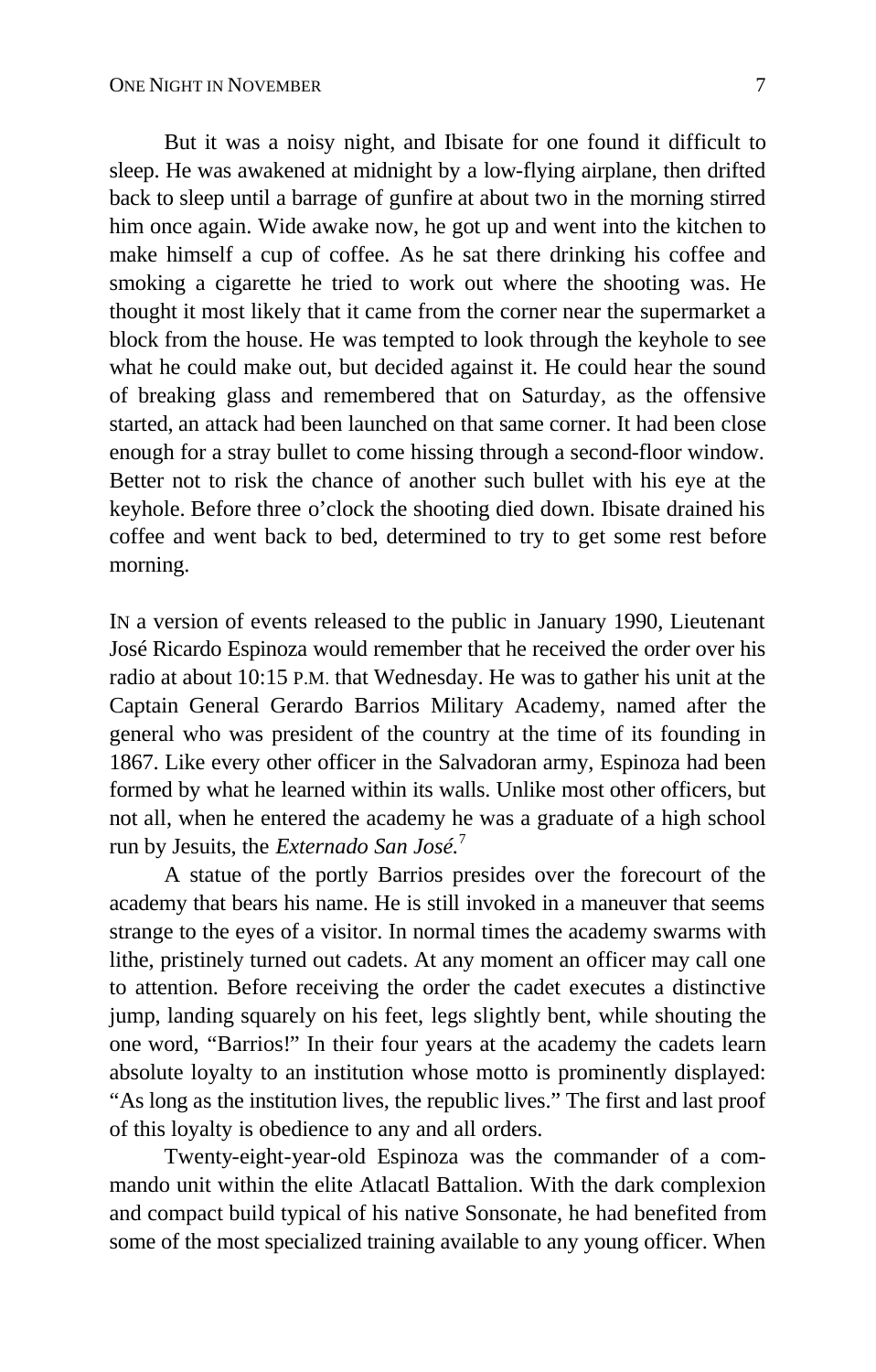he was younger he had wanted to study engineering at the UCA, but it had not been easy for his family to support his brother through medical school and so they had encouraged him to enter the armed forces. He had originally planned to become a pilot and then leave and work for a commercial airline, but in 1986 that had all gone wrong. He had run into trouble and been dismissed for what his military record had called "serious errors committed within the service."<sup>8</sup> The English he learned for flying school, however, had stood him in good stead; he had been given responsibility in the Atlacatl—where he had been since 1987—and had spent several months in the last year on an advanced commando course at the Special Warfare Center at Fort Bragg, North Carolina.

Until the previous Monday, Espinoza's entire company had been involved in a training exercise overseen by thirteen U.S. Special Form experts flown in from Fort Bragg. The exercise was suspended when the army High Command called all available troops into active service to combat the FMLN offensive. Moving into the capital from the Atlacatl base in La Libertad, Espinoza and his sublieutenant Gonzalo Guevara Cerritos had reported directly to the general staff headquarters, the *estado mayor.* The commando unit was assigned to the military academy, under its director Colonel Guillermo Benavides. This was the operational center of a newly created security zone that included all the central military installations, nearby residential neighborhoods, and the UCA, a kilometer away to the south. The search of the university had been their first assignment.

Two days after that search, Espinoza would remember, he received his orders and returned to the academy with four of his eight patrols those under the command of soldiers nicknamed Satan, Cursed, Streak, and Lightning. Nahum, Savage, Samson, and Lizard's patrols had been beyond radio contact. Shortly after 11:00 P.M. he had been ordered to present himself to Colonel Benavides in the operations center. He was joined by Guevara, and a lieutenant from his own *tanda,* or graduating class from the military academy, Yusshy Mendoza Vallecillos, currently posted to the academy itself.

Benavides was a relatively undistinguished member of the armed forces' most powerful *tanda.* The class of '66 had been larger than the classes before and after it and had always been known as the *tandona,* the "big class." But it was also unusual in containing a remarkably high proportion of the sons, nephews, and godsons of the ranking colonels of the day. Behind-the-scenes influence had helped ensure that these boys from the most tightly-knit military families should be put together and, following the time-honored loyalty of *tanda* members to each other,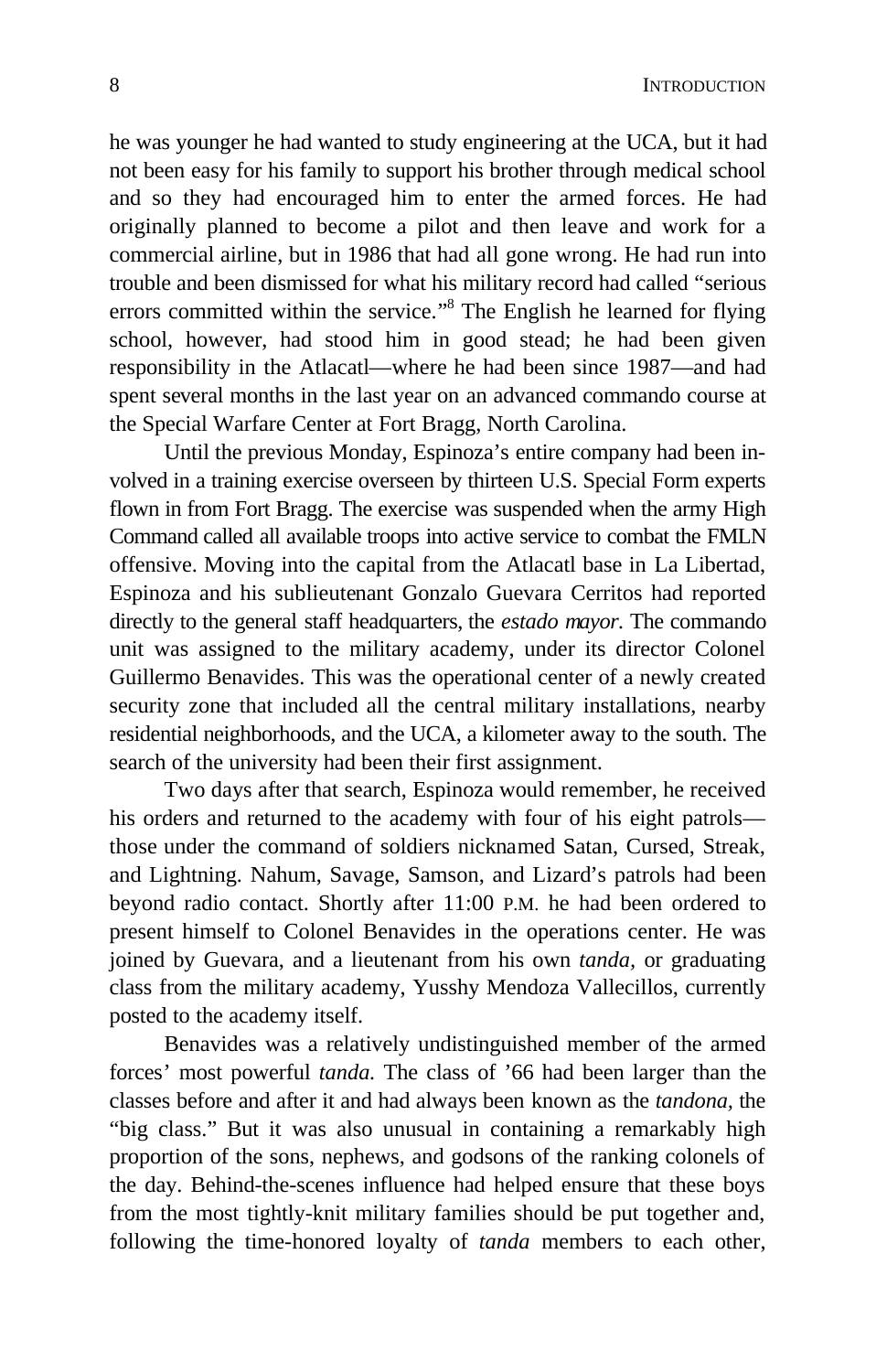thereafter forever stick together. Members of the *tandona* now dominated the military hierarchy, from Chief of Staff Colonel René Emilio Ponce on down.

Colonel Benavides had returned from a crisis meeting in the *estado mayor* attended by around twenty-five of the armed forces' most senior commanders. In all the years of this war, things had never looked worse for the army. According to their accounts, Benavides suggested to the three young officers in front of him that they would have more privacy in his office. Once there he came straight to the point, ordering the assassination of those he described as "the intellectual leaders" of the guerrillas: "This is a situation in which it is them or us. We're going to begin at the top. Within our sector there is the university and Ellacuría is in there." Turning to Espinoza he added, "You did the search and your men know the site. Use the same layout as on the day of the search. He must be eliminated—and I don't want witnesses." Lieutenant Mendoza was to accompany them to make sure there were "no problems." Espinoza pointed out the seriousness of what he was being ordered to do. "Don't worry," answered Benavides. "You have my support."

Mendoza withdrew to his quarters while Espinoza and Guevara went to brief their men. Patrol leader Antonio Ramiro Avalos Vargas, nicknamed "Satan" or "Toad," would remember being told that they were going to carry out a delicate mission—one that had been ordered by the "higher-ups." They were to find and kill some priests inside the UCA, because the priests were the leaders of the "delinquent terrorists" (as most members of the armed forces refer to the FMLN). The priests, he learned, were in it up to the hilt; backing up the terrorists with logistical assistance as well as masterminding their operations against military targets and the civilian population.

After midnight the commandos gathered outside the academy's central guard post. There were about thirty-six of them, but not all could fit into the two beige Ford pickups they were to use for transport. Those left behind would have to be collected on a return trip. As the men sat waiting for their officers to order the departure, Lieutenant Yusshy Mendoza emerged from inside. He carried an AK47 rifle and its loading chambers and the army's standard issue M16. "Which of you knows and can handle this weapon!" he asked, approaching the pickups and brandishing the AK47. "Pilijay!" they chorused back, referring to Oscar Mariano Amaya Grimaldi by his nickname. "Pilijay can handle that weapon."<sup>9</sup> A private in Avalos's patrol, Amaya climbed out of the pickup and went to collect his weapon. He had some three months' experience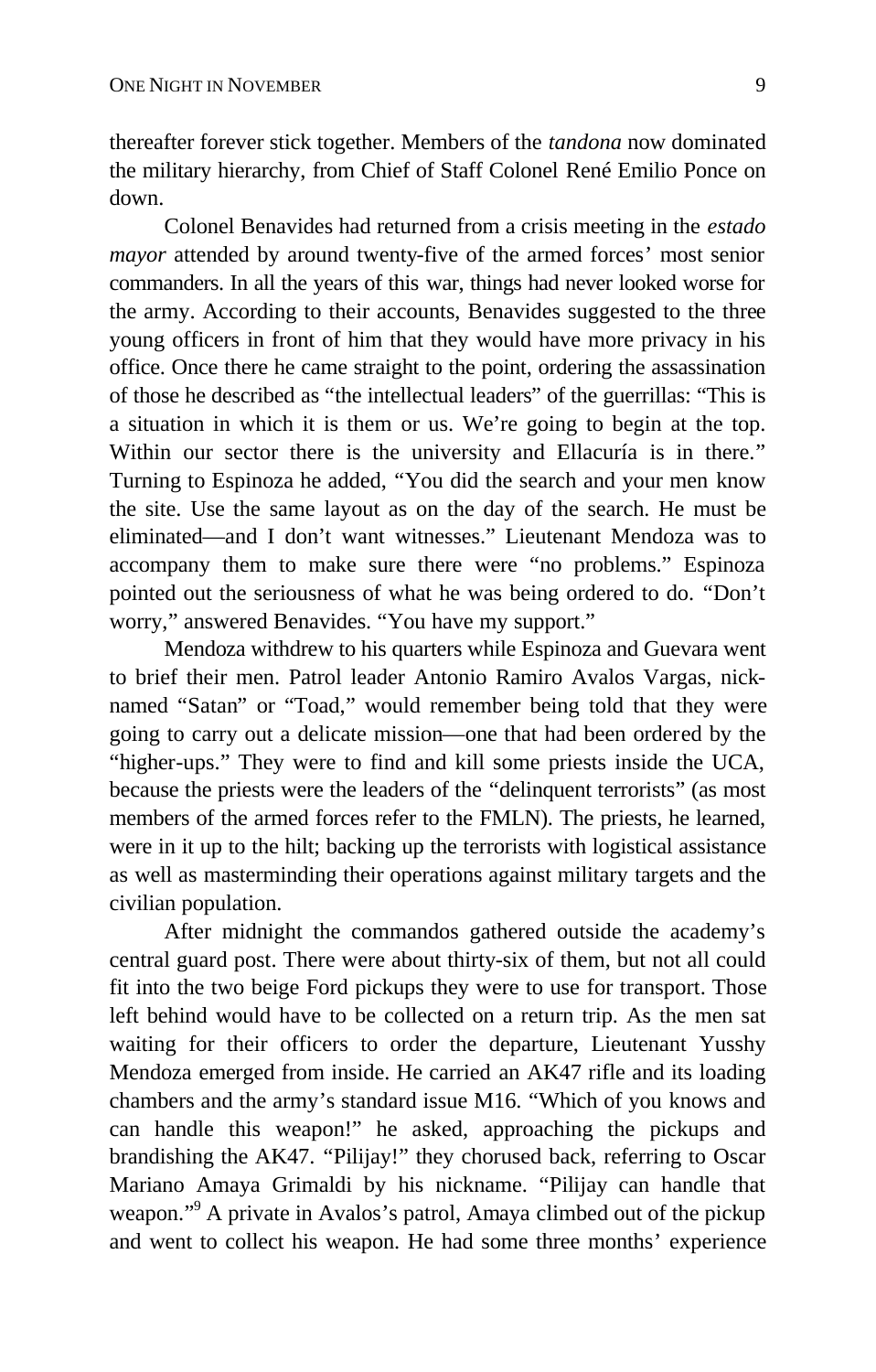with an AK47, although it was not a usual combat weapon. To most of El Salvador, a Russian-made AK47 had "FMLN written all over it, so its use within the army tended to be reserved for special operations such as this one. Amaya was not impressed with this particular AK47; from the most rudimentary checking over he considered it so dirty as to be inoperable. Sergeant Oscar Solorzano Esquivel immediately climbed down from a pickup and offered him oil, a rod, and a cloth to clean it up.

The pickups pulled out of the military academy and turned left up the highway toward Santa Tecla. Espinoza and Mendoza were in the lead vehicle, while Guevara was at the wheel of the one behind. The men were tense. They all knew they were being sent to kill, but some were unclear as to who they would be killing. Clutching the newly cleaned AK47, Amaya reckoned that, given the situation the country was in, it must be terrorist leaders they were after.

Turning left at Guadalupe Church, the trucks followed the access road onto the Southern Highway, then uphill to the Mortgage Bank behind the UCA. The men were unloaded beside some uninhabited apartment buildings, to the west of the university. Espinoza whistled and they were soon joined by twenty to twenty-five more men, the rest of the commando section and some additional reinforcements. Gathering around their commander, they learned that they had received an order to eliminate the intellectual leaders of the guerrillas. These men were inside the UCA and it was Pilijay who would actually kill them. Pilijay understood the importance of his role in the operation for the first time; as Lieutenant Mendoza told him, "You're the key man." At the moment of withdrawal there would be a flare, and the men would simulate a confrontation between themselves and the terrorists.

It was a clear night with a bright moon. Across the city, units like theirs were out in force, but it was only in this area that the electricity was out. They had never thought things would get so bad. Only months ago their colonel, León Linares, had assured them that the terrorists were on the retreat, which was why they wanted to negotiate. And now this! But they would show them, they were the Atlacatl, after all, "El Salvador's best," as their battalion chant went. "Who are you?" the officers demanded several times a day. "Special Forces of the Atlacatl, El Salvador's best!" came the answer. "How long for?" "All our lives! All our lives!" "Until when?" "Always, always, always, Atlacatl!" They were the Atlacatl. People were afraid of the Atlacatl.

At approximately 1:00 A.M. Espinoza gave the order to march and, forming a column, the entire unit headed toward the UCA, crossing Calle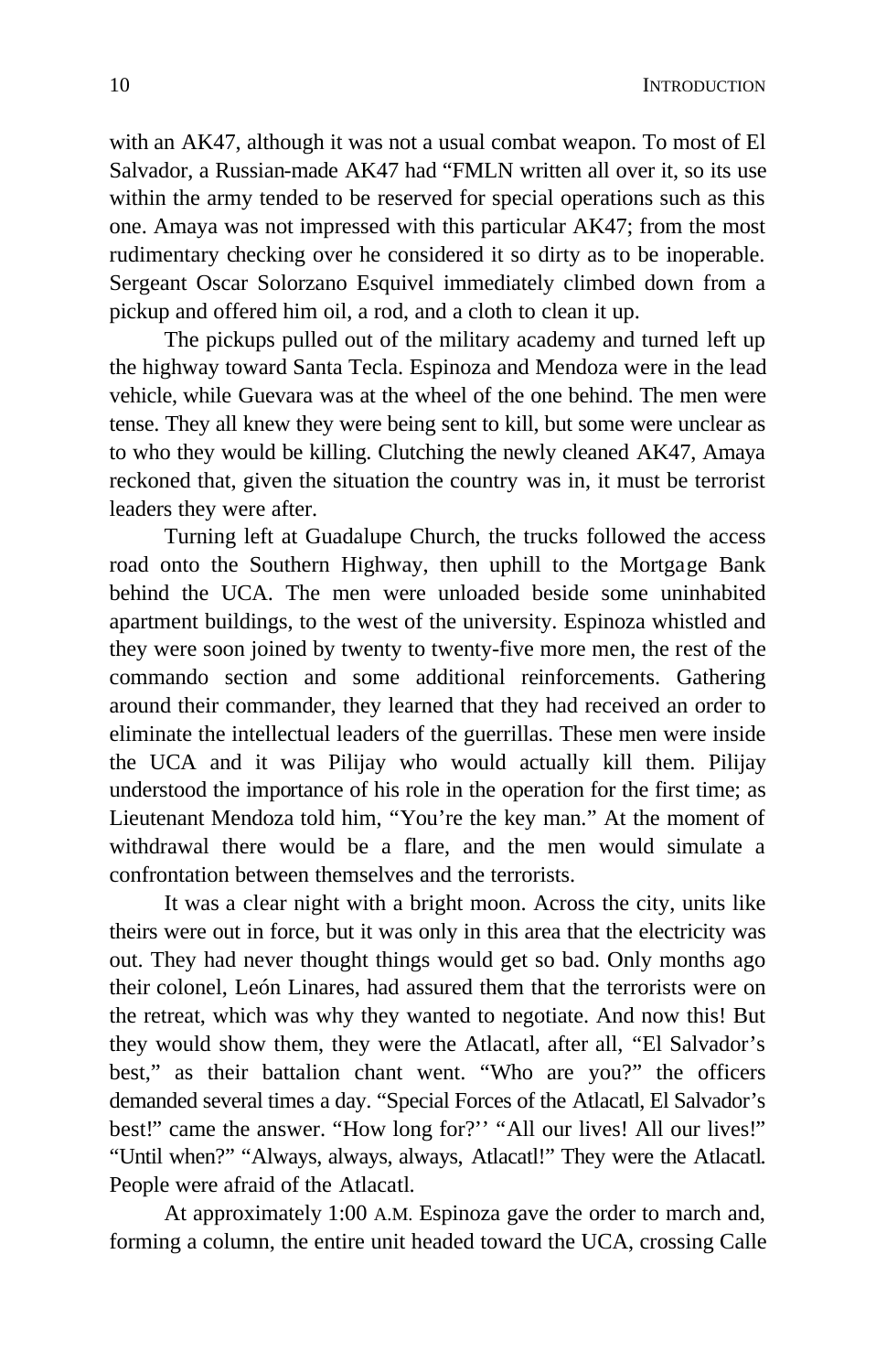Mediterráneo to reach its entrance. Espinoza turned to Amaya who was walking beside him with his AK47. "Hide that shit!" The gates were quickly forced open. Inside the grounds all was quiet. The men walked down some steps, along a path bordered by tall trees whose leaves rustled faintly in the still night. Turning right, they followed a road that curves around the southern side of the university. They passed a covered parking lot, then a line of low buildings on their right. Next to them the steep angles of the chapel roof shone white in the moonlight.

As they approached a two-story building beyond the chapel, the lieutenants told their men that this was the residence of the "terrorist priests." Turning right beyond the chapel and up some steps, Avalos was one of the first to come to a locked door. Next to it was a high fence of meshed wire, easy to climb over, surrounding a garden. On the other side, a covered passageway with rooms opening off to the left led toward some steps at the far end. To the right and beyond the building, the garden was open, with a wide expanse of grass.

By the time Sergeant Tomás Zarpate Castillo got to the door, it was already open. He waked through and, a few meters into the passageway, turned as he heard a sound from inside one of the rooms. He looked in and a shaft of moonlight glancing through the open door showed two women, one older and larger than the other. The older one was seated on one of two divan beds while the other was lying, covered, beside her. Mendoza was just behind him with a lamp that helped them make out the form of the younger woman. He ordered Zarpate to stay there and not let anyone leave. Mendm then continued to search the building, moving through a kitchen, a dining room, and a sort of laundry area with a clothesline strung across it. All the rooms were empty.

The other commandos completely surrounded the building. To the left of the steps at the end of the passageway was the corridor they had searched on Monday. They knew that the priests' bedrooms were off this corridor, which led directly out into the wide grassy area at the front. At the far end of the corridor one soldier had found a piece of wood with which he was forcing a door that led onto a balcony above the road. Amaya came up behind him and saw that there was a hammock slung across the balcony. At that moment a man in a coffee-colored nightshirt came out and stopped beside the hammock, saying, "Wait, I'll open up, but stop making such a racket," and then disappeared inside again. From the front of the building, Amaya heard someone call out to him, "Hey, Pilijay, they're coming out here."

When he got to the door at the other end of the corridor, Amaya saw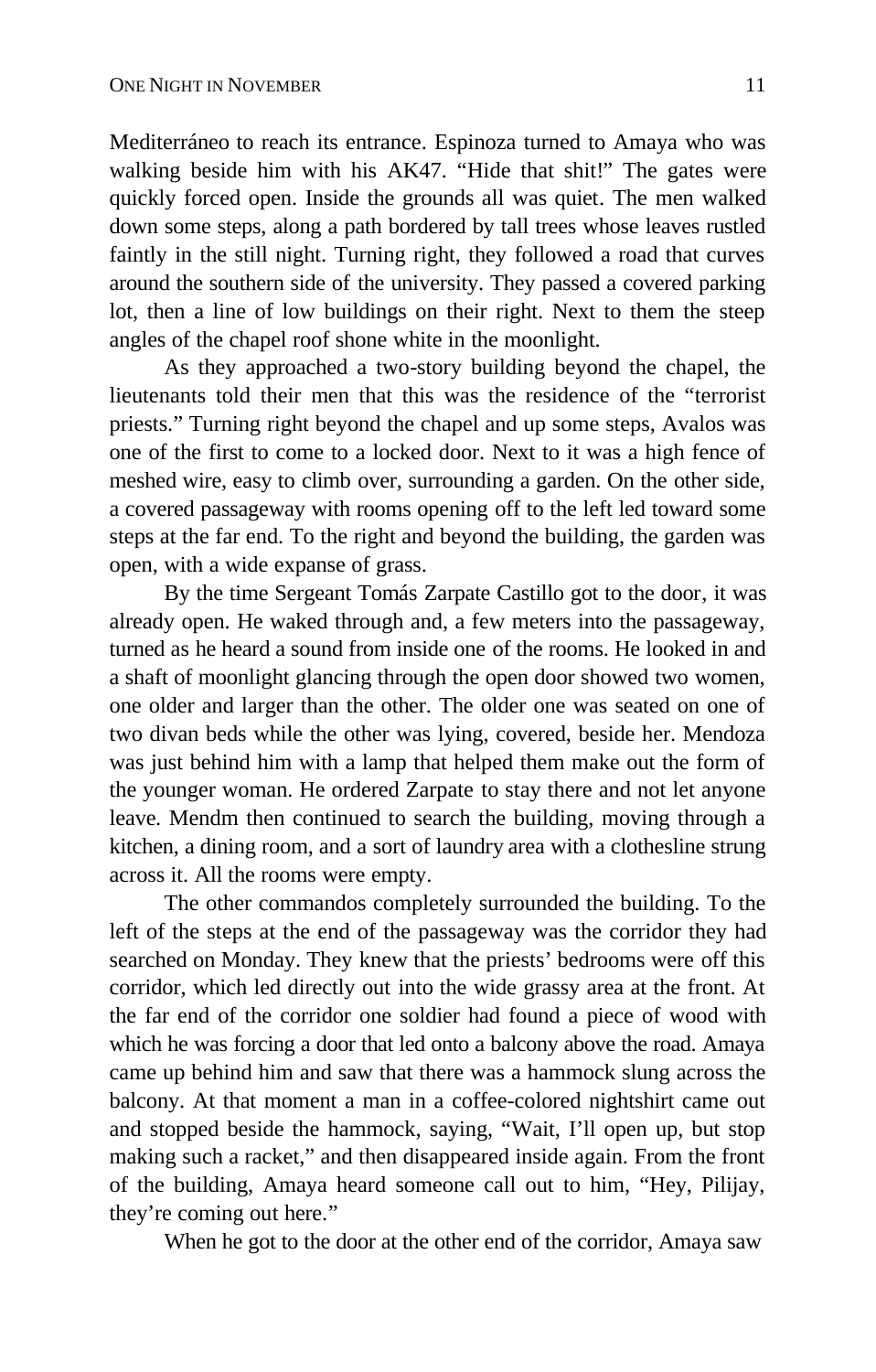that the man in the nightshirt was already outside, near Sergeant Solorzano, "Hercules" Avalos, and another soldier from their unit. Four other residents of the building were coming out of the corridor onto the grassy area in front of the building. Solorzano took some men from his patrol inside, leaving Amaya and Avalos alone with the five. Realizing that it was just the two of them covering five men, Avalos ordered them to lie down and spread out on the ground. While they did not look dangerous they were quite old and unarmed, some wore pajamas with slippers or sandals, some had trousers and shoes—Amaya knew that it was their brains that counted. At that moment, as he would remember later, he was sure they were delinquent terrorists.

Lieutenants Espinoza and Mendoza were over near the steps, a few meters away from where the men had the priests on the ground. Espinoza called Avalos over to him and asked, "When are you going to proceed?" Avalos understood this as an order to eliminate the five men. He crossed back over to where Amaya stood watch at the head of the first three, who were stretched out in a line. Leaning toward him, he whispered into his ear, "Let's proceed."

Some thirty meters away, in the room at the back of the number 16, Calle Cantábrico house lent them by Martín-Baró earlier that day, Lucía and Jorge Cerna were awakened by gunfire. They thought it came from the trees to the west of where they were, but then they heard the sounds of banging, breaking glass, and voices coming from the Pastoral Center. Leaving her husband to watch over their little girl, Geraldina, Lucía went into the room next door. Peering through the curtains she had a partial view of the passageway that led from the gate to the chapel up toward where the Jesuits were sleeping—not that there was any chance they'd be sleeping now. Lucía could see five men standing near the gate. Three of them were in shadow, but the other two were lit by the moon. Their faces were hidden by caps and visors, but she saw their camouflage uniforms and the guns they were carrying. At that moment she heard the voice of Father Nacho cry out, "This is an injustice! This is an abomination!"<sup>10</sup>

"Quick, quick, give it to them quickly!" Amaya began to fire at the three men he had in front of him. He could see that he was getting them in their heads. Avalos shot at the heads and bodies of the two closest to him with his M16. Amaya then opened up at all five, although some of his shots at Avalos's two went wild, hitting the wall behind.

Espinoza remembered that he felt bad about what was happening, that he tried to move away from the shooting, and that his eyes were filled with tears. One of the men on the ground, Segundo Montes, had been his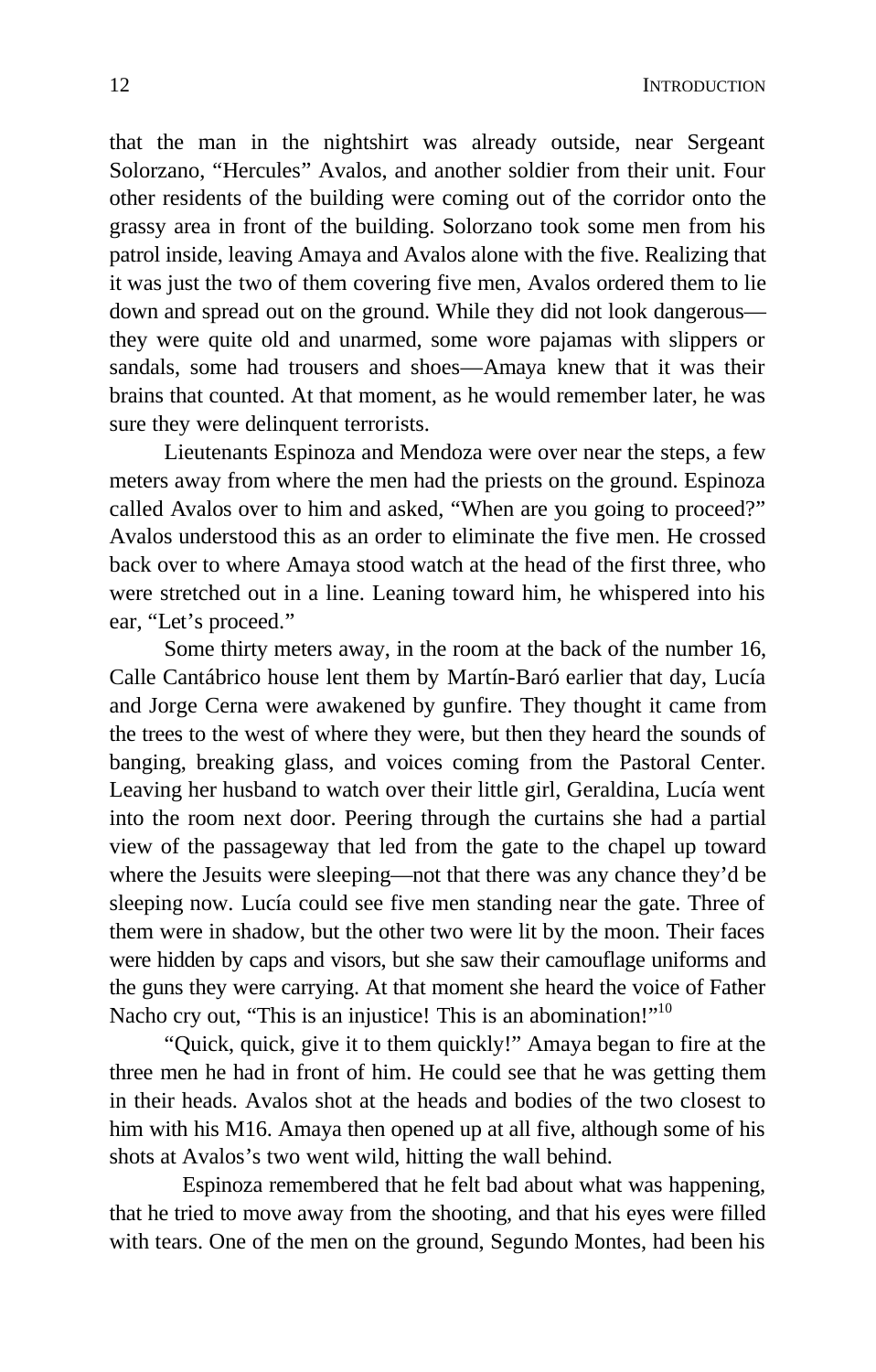headmaster at the *Externado.* Another, Ignacio Ellacuría, he would recognize anywhere; his father used to switch the channel when he appeared on television. But he had his orders. "Put them inside, even if you have to drag them," he told a corporal, Cota Hernández, standing nearby. Cota only had time to drag one body into the corridor, leaving it in the second bedroom on the right. He did not notice the shoe that fell off in the doorway, nor the book that slid from the bookshelf inside the bedroom and fell into the blood still flowing from the body. The book was by a German theologian, Jurgen Moltmann. Its title, *The Crucified God.*

Still guarding the two women down the passageway, Zarpate heard someone shouting, "Now!" and then a volley of shooting. He fired at the women in front of him, shot after shot. When the women were silent, and he was sure that they were dead, he turned and left through the door that led toward the chapel.

The shots were also heard by the soldiers downstairs in the Pastoral Center. They had broken the glass door, entered the building, and begun to burn computers, books, and documents. In one room they found a large portrait of Archbishop Romero. They aimed at his heart.

Leaving his soldiers in the downstairs offices, Corporal Angel Pérez Vásquez climbed up the steep bank on the road side of the building to the corridor above. He went around to the front and saw bodies lying on the grass. At that moment a sixth man emerged into the corridor. He was older than the others, thin, quite frail looking, and wearing a white undershirt. He came out, saw his companions lying dead on the grass and turned to go back in again, saying, as he went, "Don't kill me. I don't belong to any organization." Several of the soldiers called out to him, "Out you come, *compa!'* but he paid no attention. As he turned to enter a room on the left, a soldier fired at him. Perez saw him fall and moved in to search the room. As he stepped over the old man, a hand reached out and groped for his feet. Pérez stepped back and fired at him twice. Then again and again.

Avalos and Jorge Alberto Sierra Ascencio were heading down the passageway toward the gate leading to the chapel when Avalos heard muffled sounds coming from a room on his right. Standing in the doorway he lit a match and saw that there were two women lying on the floor, embracing and moaning in a widening pool of blood. He ordered Sierra to finish them off. The soldier fired off a round of cartridges from his M16 until both women were quiet.

Once the main business of the operation was completed, the men began to draw back. Amaya was in the parking lot drinking a Pilsner beer when the lieutenants arrived. Espinoza asked the soldiers with him